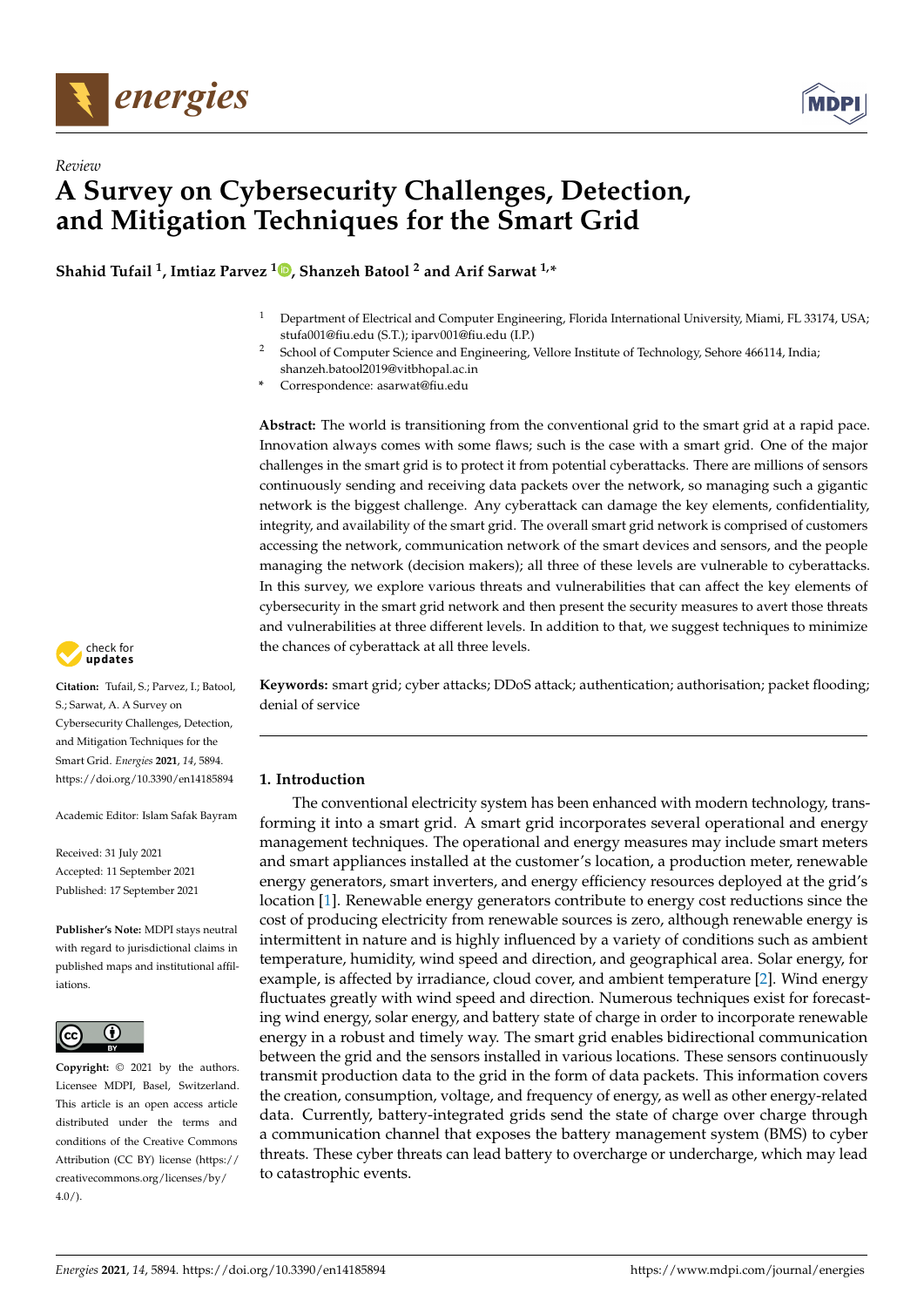There are numerous benefits of the smart grid over traditional grids such as improved power quality, self-healing, cost effectiveness with the integration of renewable energy, adaptive energy generation, more environmentally friendly operation, aggregation of distributed energy resources (DERs), real-time energy consumption monitoring at customer's end, integration of AI models to automate tasks, remote energy motoring, rapid response to faults, remote fault location identification, and automated maintenance. These benefits make the smart grid more attractive than the traditional grid. The two main challenges that arise are cybersecurity and complexity. These issues become more challenging when the smart grid data is hosted on the cloud  $[3,4]$  $[3,4]$ . Apart from physical security, cybersecurity becomes a key element of the smart grid to keep it secure and stable all the time. Cyber protection is not only required for the smart grid but [\[5\]](#page-18-2) shows even traditional and nonsmart grids are also exposed to cyberattacks. This study performed in [\[5\]](#page-18-2) presents the impact on the grid when a malicious software(botnet) controls the overall power consumption including CPU, GPU, hard disks, screen brightness, and laser printers of computers. The simulation performed showed that 2.5 to 9.8 million infections can destabilize the grid. In another research [\[6\]](#page-18-3), high wattage IoT devices can cause frequency instability, line failure, and increase in operating cost when the attacker the access to the IoT botnet of the high wattage smart appliances. These types of attacks have potential to cause major blackout by manipulating the energy demand.

As the complexity of the grid increases, the chances of faults also increase. For example, there are thousands of sensors installed and one of the sensors starts transmitting faulty data despite being no fault in the production devices; this can destabilize the whole functionality of the grid system. The second challenge is security—specifically, the communication between devices and the grid. The complexity of the communication channels of the smart may lead to problems in securing the smart grid data and cyberattack can lead to physical damage to the smart grid. The key contribution of this paper are (1) analysis of the communication network of the smart grid. The communication network is the backbone of smart grid, and it is the communication network that makes the grid a smart grid. (2) We performed an in-depth review of current vulnerabilities in the present smart grid and their mitigation techniques. (3) Any cyberattack targets either the communication network or employees working to manage the communication network or the customers using the network. We present techniques that can minimize the the chances of any cyberattack at any level.

The rest of the paper is organized as follows. In Section [2,](#page-1-0) we discuss the communication architecture of the smart grid followed by Section [3,](#page-2-0) which shows the various vulnerabilities in smart grid. In Section [4,](#page-4-0) the primary goals of cybersecurity in smart grid are discussed. In Section [5,](#page-8-0) we present a brief history of cyberattacks and blackouts around the world. In Section [6,](#page-9-0) we discuss the existing solutions to the cybersecurity problem of smart grid. In Section [7,](#page-16-0) open issues, challenges, and solutions are discussed, followed by the conclusion in Section [8.](#page-17-2)

#### <span id="page-1-0"></span>**2. Communication Architecture of Smart Grid**

The components of the smart grid are depicted in Figure [1.](#page-2-1) A communication network connects the three domains: service provider, grid, and customer. This communication occurs across a variety of different protocols and channels. The grid domain encompasses large-scale energy generation, distribution, and transmission. The smart meter connects concurrently with the consumer domain and the communication network and this combined network is known as Advanced Metering Infrastructure(AMI) network. Smart meters are assigned to send data of consumption of use, outages, and electricity prices [\[7\]](#page-18-4). It communicates with the consumer domain using a short-range protocol such as Zigbee, and with the customer domain via GSM, Wi-Fi, and so on. While the smart grid enables more efficient energy distribution than the traditional centralized system, it is subject to security attacks at many tiers [\[8](#page-18-5)[–13\]](#page-18-6).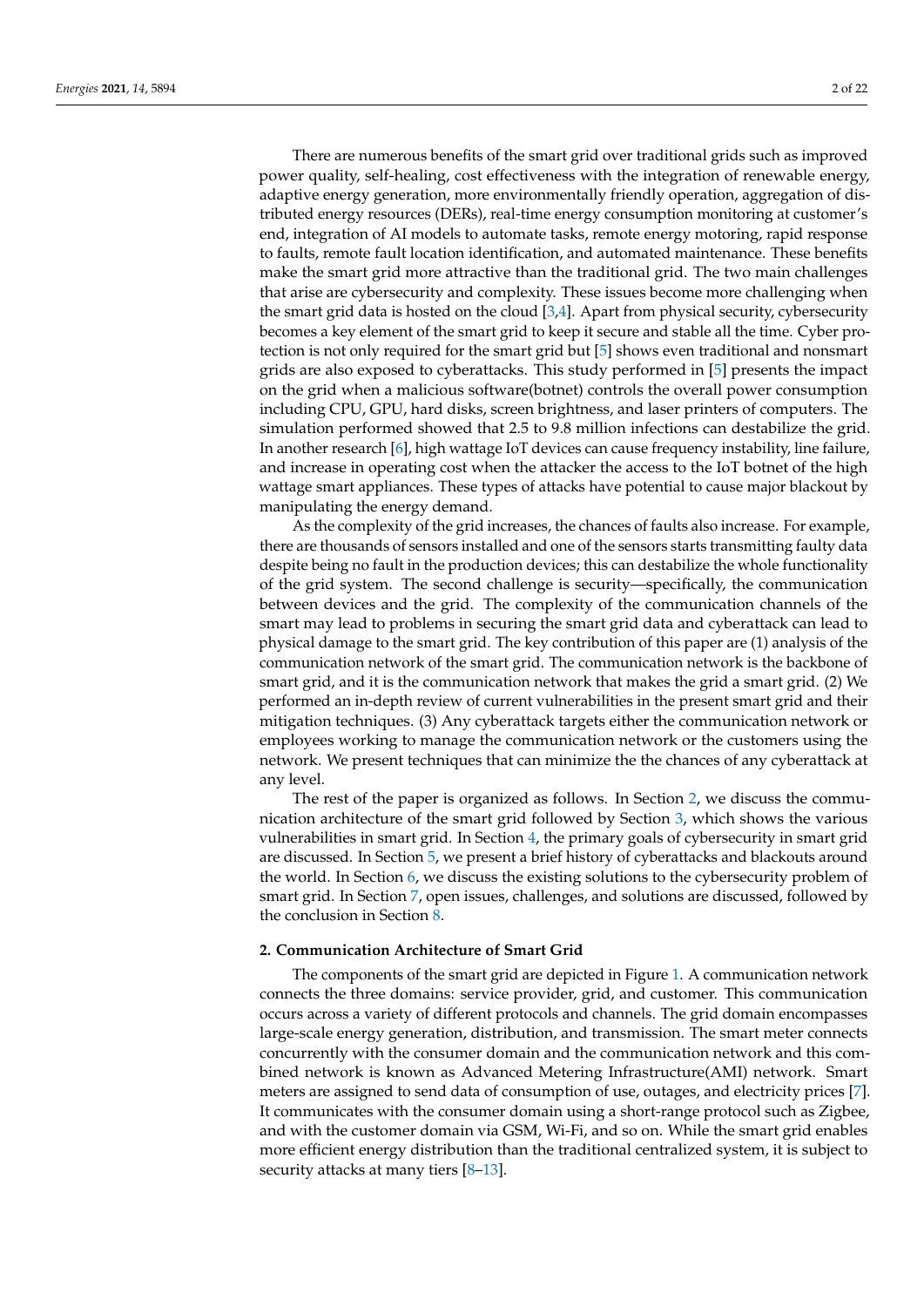<span id="page-2-1"></span>

**Figure 1.** Smart grid architecture.

# <span id="page-2-0"></span>**3. Vulnerabilities in the Smart Grid**

The vulnerability of a smart grid network is the weak spot at which an attacker may enter the network and attack the system as shown in Figure [2.](#page-2-2) The smart grid connects with multiple domains using different protocols, making it vulnerable to numerous cyberattacks. In this section, we explore the conditions that might increase the vulnerability of the grid to cyber intrusion. However, first, we discuss the types of cyberattacks.There are mainly two kinds of attacks: (1) passive attacks and (2) active attacks. Passive attacks are those in which no harm to the data is done, but the attacker only monitors the data, whereas the active attacks are more dangerous compared to active attacks, as the attacker modifies the data or stops the receiver from receiving the data.

<span id="page-2-2"></span>

Control and Command Center

**Figure 2.** A segmentation of smart grid communication network.

The passive attacks are classified into two categories: (1) eavesdropping attack and (2) traffic analysis attacks. The types of active attacks includes masquerade attacks, replay attack, false data attack, and denial of service attacks.

Figure [3](#page-3-0) shows different types of cyberattacks. The eavesdropping attacks is when the attacker can see the data packets shared between sender and the receiver. However, the attacker does not modifies the data. Traffic analysis attack is another kind of passive attack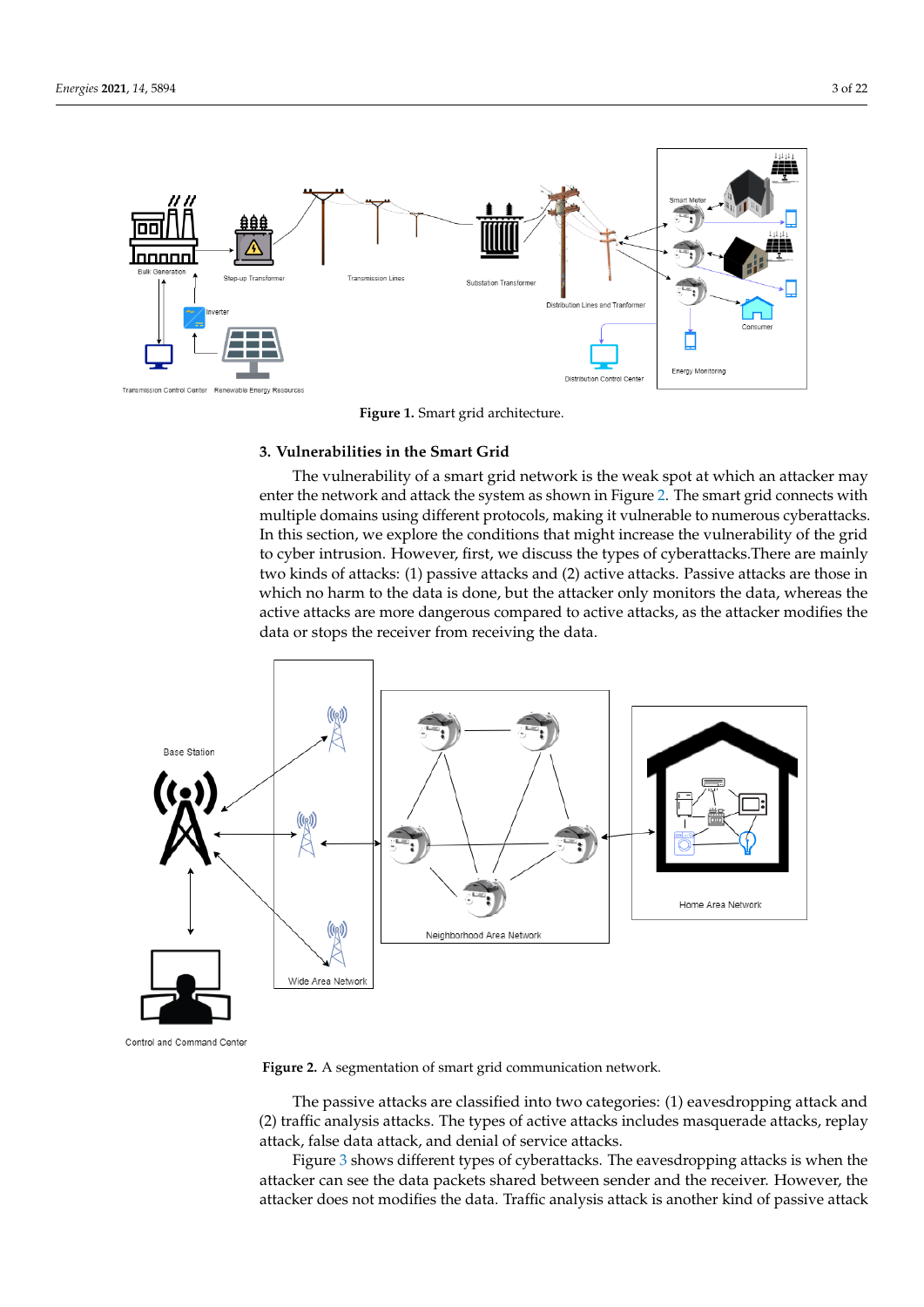in which the attacks continuously monitors and analyzes the traffic between the sender and the receiver. Active attacks are more harmful than the passive attacks, as the attacker has full control over the data. The replay attack is when the attacker and sender both send the data to the receiver; this confuses the receiver in differentiating between real data by sender and the data routed through the attacker. In the masquerade attack, the sender is idle, but the receiver keeps receiving data from the attacker. The false data injection attack in when the data do not come to the receiver directly from the sender instead the receiver receives the modified data from the attacker. However, both the sender and the receiver are unaware about the modification done by the attacker. Denial of service attack is a kind of attack in which attacker does not target the sender or receiver but the data server. The attacker generates a bulk amount of irrelevant requests from the server and the server starts serving those irrelevant requests until all of its resources are exhausted. The receiver/sender requests information from the server, and due to unavailability of resources, the request from the sender/receiver is denied. The major causes that make the smart grid vulnerable to cyberattacks are as follows:

- 1. Increased installation of intelligent electronic devices (IEDs): As the number of devices in the network rises, the number of attack sites for attackers increases as well. Even if the security of a single point is compromised, the entire network system would be impacted.
- 2. Installation of third-party components: Third-party components that are not advised by experts increase the network's vulnerability to cyberattack. These devices may be infected with trojans, which can then infect other devices on the network.
- 3. Inadequate personnel training: Proper training is necessary to operate any technology. When staff are not sufficiently taught, they might easily fall victim to phishing attempts.
- 4. Using Internet protocols: Not all protocols are secure when it comes to data transmission. Certain protocols transfer data in an unencrypted format. As a result, they are easy candidates for data extraction via man in the middle attacks.
- 5. Maintenance: While the primary goal of maintenance is to keep things functioning properly, it can become a vector for cyberattacks at times. While doing maintenance, operators often disable the security system to conduct testing. In 2015, electric power companies in eastern Europe reported one similar occurrence [\[14\]](#page-18-7).

<span id="page-3-0"></span>

**Figure 3.** Types of cyber attacks.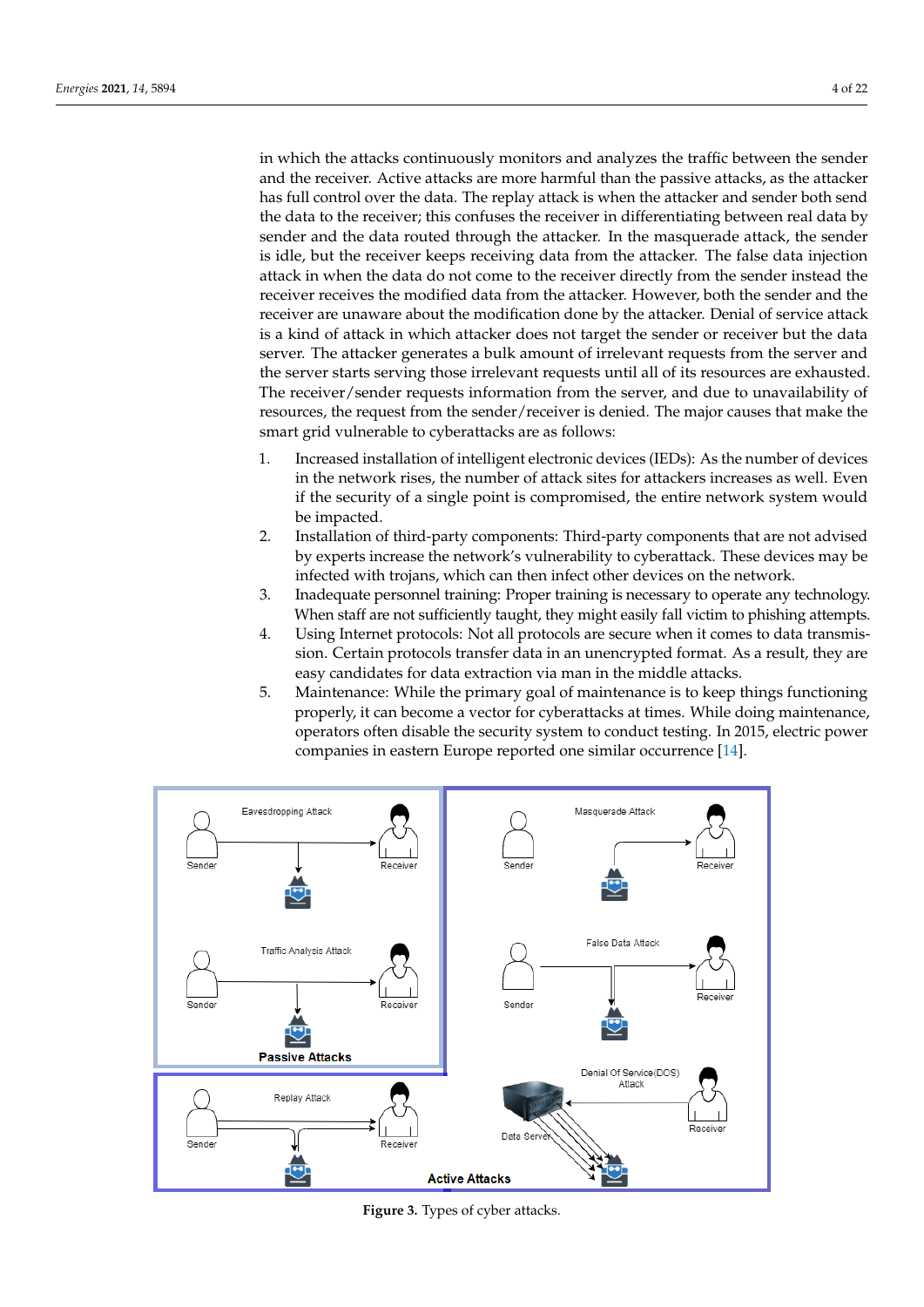# *Cybersecurity Challenges in Grid-Connected EV Charging Stations*

The integration of electric vehicle charging system (EVCS) makes the power system/grid more complex. Over the past several years, the sales of electric vehicles have increased exponentially, mainly due to economic and environmental factors. With incorporation of newer technologies, the cost of EVs and EV batteries has seen a drastic decrease in addition to government incentives. Moreover, EVs do not rely on fossil fuel consumption so they are contributing in minimizing carbon footprints [\[15\]](#page-18-8). However, EVCSs are not cyberattack-resistant as they depend on the wired and wireless communication systems to share information with the smart grid. The study in [\[16\]](#page-18-9) categorized EVCS vulnerabilities into two broad categories, i.e., internal vulnerability and external vulnerability. Internal vulnerability such as EVCS processor with weak password and hashing algorithm, weak access control, unsigned firmware update, and easy extraction of firmware can lead to attacker to get full control of EVCS. External vulnerabilities such as on-site human machine interface (HMI) that allow users to connect universal serial bus (USB) drives can be easily used by attackers to expose the EVCS configuration. Since there is no worldwide standard for communication systems between EVCSs and EVCS server, the open charge point protocol (OCPP) has been adopted by many vendors. However, OCPP is vulnerable to manin-the-middle attack (MIMA) [\[16\]](#page-18-9). In addition to this, many smartphone and web-based applications that assist users in finding EVCSs nearby, authenticating EVs at EVCS, and remotely controlling the charging and payment for the charge have been developed. Due to this, any malicious application or cloned application can potentially damage the EVCS. In [\[17\]](#page-18-10), the authors performed a study on cybersecurity challenges in the onboard charging (OBS) system of an EV. The electric component units (ECUs) are connected in a controller area network (CAN) to communicate between them. Cyberattacks on OBC system are classified into two categories: (1) control-based attacks and (2) hardware-based attacks. Figure [4](#page-4-1) shows attacks included in both categories. The sales of EV are highly correlated with installation of EVCSs such that the EV penetration will go up, there will be a spike in EV charging stations, and there will be a significant impact on energy demand [\[18\]](#page-18-11). In this study, the communication requirement and standards for the Internet of electric vehicles are presented. In another research study, authors developed a framework for analysis, comparison, and test of standards (FACTS), proposed in [\[19\]](#page-18-12), to identify cyberthreats in a battery management system (BMS).

<span id="page-4-1"></span>

**Figure 4.** Cyberattack categories in OBC.

# <span id="page-4-0"></span>**4. Primary Goals of the Cybersecurity in the Smart Grid**

The National Institute of Standards and Technology (NIST) developed a framework for enhancing smart grid cybersecurity. They categorized logical interface categories in 22 different categories. Table [1](#page-6-0) summarizes their definition along with example and their impact on confidentiality, integrity, and availability. Furthermore, the NIST suggests 19 smart grid requirements, which are as follows:

1. Awareness Training (SG.AT)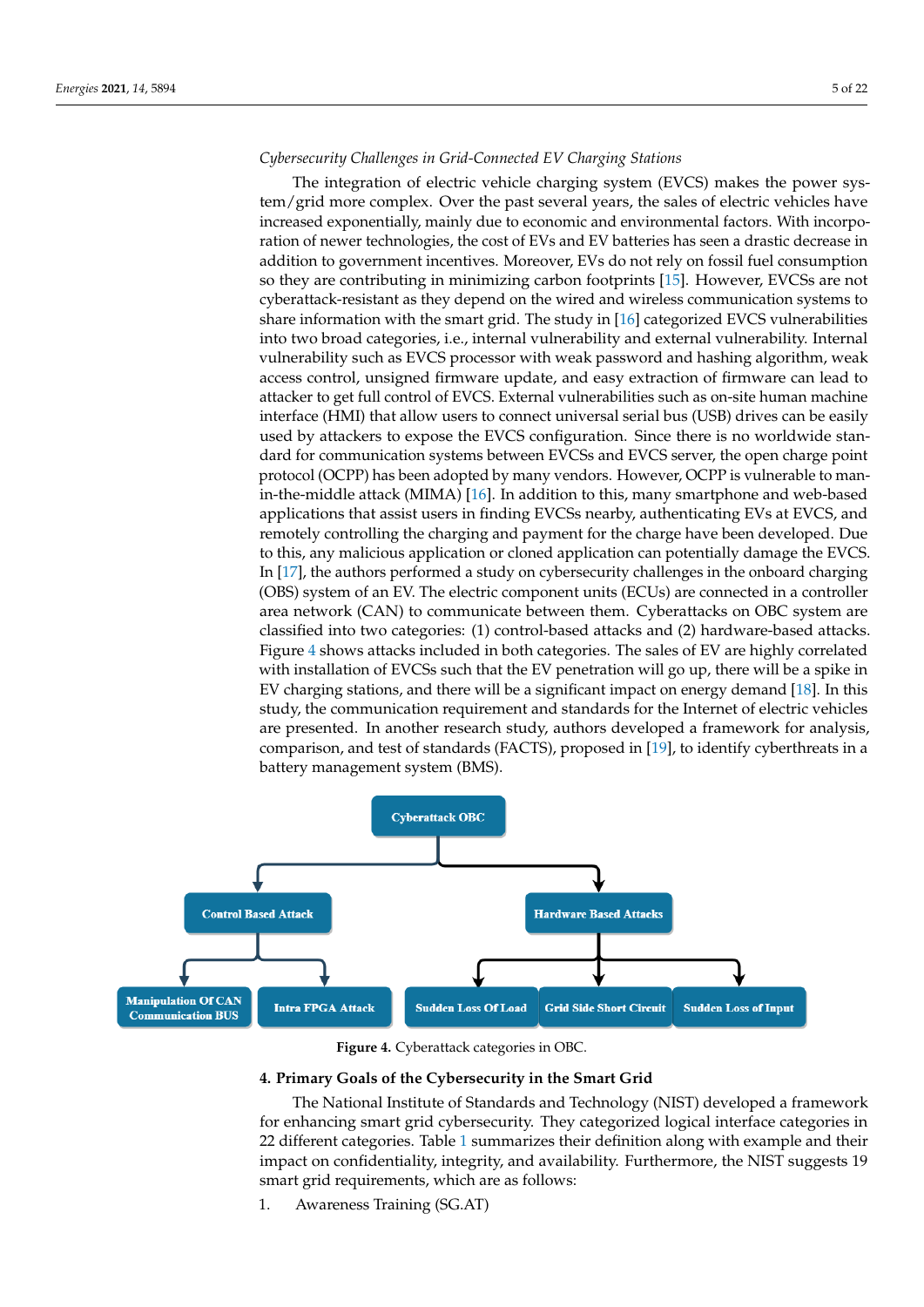- 2. Access Control (SG.AC)
- 3. Audit and Accountability (SG.AU)
- 4. Security Assessment and Authorization (SG.CA)
- 5. Configuration Management (SG.CM)
- 6. Continuity of Operations (SG.CP)
- 7. Identification and Authentication (SG.IA)
- 8. Information and Document Management (SG.ID)
- 9. Incident Response (SG.IR)
- 10. Smart Grid Information System Development and Maintenance (SG.MA)
- 11. Media Protection (SG.MP)
- 12. Physical and Environmental Security (SG.PE)
- 13. Planning (SG.PL)
- 14. Security Program Management (SG.PM)
- 15. Personnel Security (SG.PS)
- 16. Risk Management and Assessment (SG.RA)
- 17. Smart Grid Information System and Services Acquisition (SG.SA)
- 18. Smart Grid Information System and Communication Protection (SG.SC)
- 19. Smart Grid Information System and Information Integrity (SG.SI)

Security requirement identifier, category, requirement, supplemental guidance, requirement enhancement, additional consideration, and impact level allocation should be added with each security requirement. Security requirement in depth can be presented in [\[20\]](#page-18-13).

There are five main goals of cybersecurity in smart grids that are described below. Table [2](#page-8-1) provides the summary of attack category and security goal they compromise.

- 1. *Authentication*: The verification of the user. The system verifies that the credentials provided by the user are correct or not. Various authentication techniques in the smart grid network are presented in the [\[21\]](#page-18-14).
- 2. *Authorization*: The user is authenticated when he provides the correct credentials. Now, the user becomes authorized to use the services and to transmit and receive data packets. In an unencrypted authentication process, credential inserted by the users are exposed to the attacker, and later, the attacker uses the credentials and pretends to be an authorized user.
- 3. *Confidentiality*: This ensures that only authorized users have the access to the data. There is an abundance of sensitive data circulating throughout the smart grid network. This information comprises client energy consumption statistics, a customer identification number, and a list of appliances in use by consumers. An attacker can use this information to investigate the customer's energy use patterns. Additionally, if unauthorized users have access to the data, an ICMP (Internet Control Message Protocol) flood attack can be launched and the reading can be tampered with or altered [\[22\]](#page-18-15). As a result, utilities may face severe financial difficulties or customers may get excessively high bills.
- 4. *Integrity*: This protects the recipient against data tampering by ensuring that the data is not changed or corrupted during transmission. Parity check, checksum error, and several other similar techniques are utilized at the receiving end to verify that the data have not been modified. False data injection attack(FDIA) is one of the most frequently used forms of attack. An injection attack adulterates the genuine data with fake data.
- 5. *Availability*: Availability ensures that whenever user requires resources or/and data, they are always available. There are various factors that can affect the availability such as fault at the data center, but in terms of cybersecurity, it is affected by cyberattacks such as denial of service (DoS) attacks. During a DoS attack, the resources are hijacked by the attackers and user requests are not served due to a lack of resources.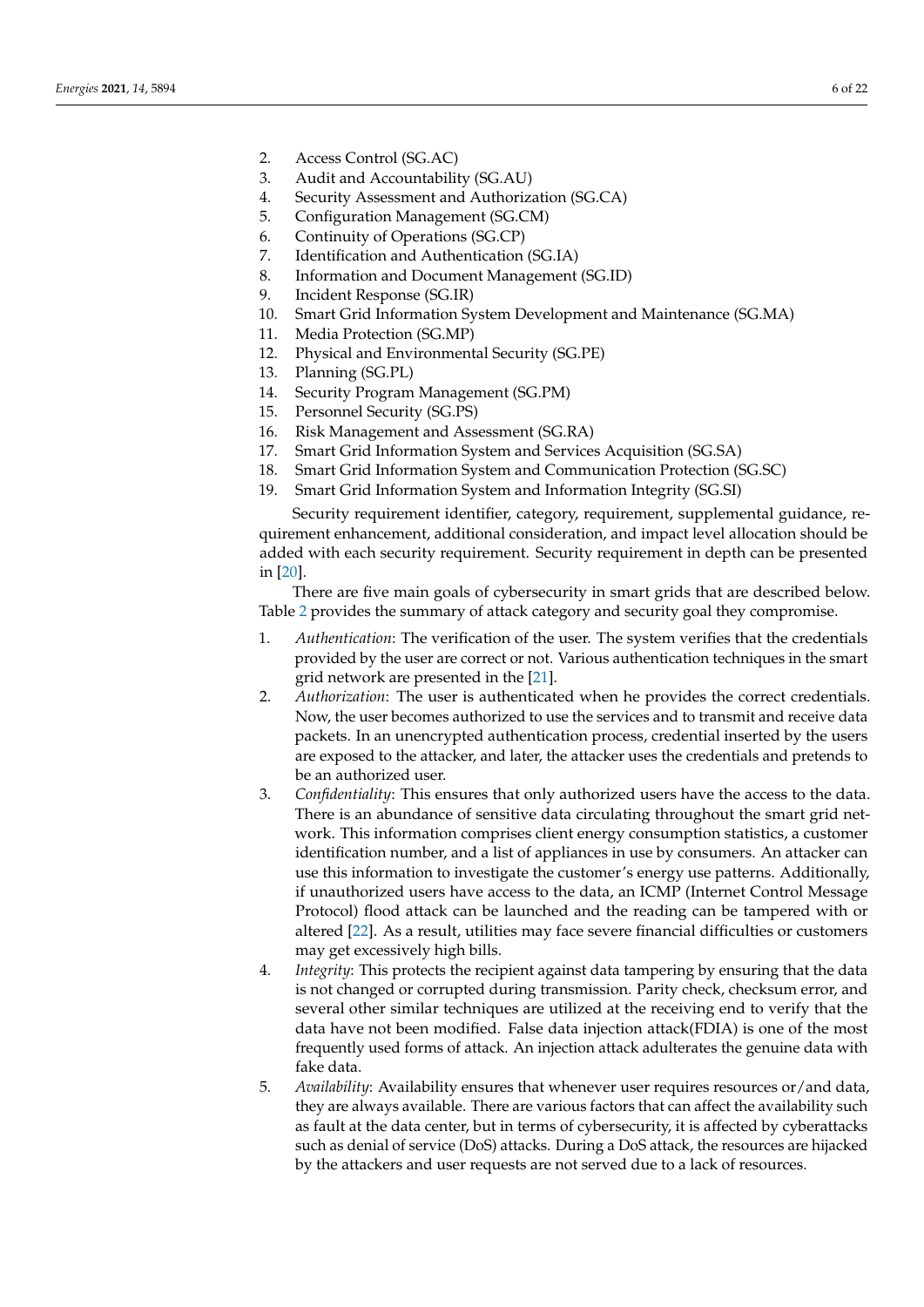| Table 1. NIST Logical Interface Category Definition and Impact. |  |
|-----------------------------------------------------------------|--|
|-----------------------------------------------------------------|--|

<span id="page-6-0"></span>

|                                   |                                                                                                                                                                 |                                                                                                                |                 | <b>Risks</b> |              |
|-----------------------------------|-----------------------------------------------------------------------------------------------------------------------------------------------------------------|----------------------------------------------------------------------------------------------------------------|-----------------|--------------|--------------|
| <b>Logical Interface Category</b> | Definition                                                                                                                                                      | Example                                                                                                        | Confidentiality | Integrity    | Availability |
|                                   | Interface between control systems and equipment<br>with high availability, and with compute and/or<br>bandwidth constraints,                                    | Between transmission SCADA and substation<br>equipment                                                         | Low             | High         | High         |
| $\overline{2}$                    | Interface between control systems and equipment<br>without high availability but with compute and/or<br>bandwidth constraints                                   | Between distribution SCADA and lower priority<br>pole-top equipment                                            | Low             | High         | Medium       |
| 3                                 | interface between control systems and equipment<br>with high availability, without compute or<br>bandwidth constraints,                                         | Between transmission SCADA and substation<br>automation systems                                                | Low             | High         | High         |
| 4                                 | Interface between control systems and equipment<br>without high availability, without compute or<br>bandwidth constraints,                                      | Between distribution SCADA and backbone<br>network-connected collector nodes for distribution<br>pole-top IEDs | Low             | High         | Medium       |
| 5                                 | Interface between control systems within the same<br>organization,                                                                                              | Multiple DMS systems belonging to the same utility                                                             | Low             | High         | High         |
| 6                                 | Interface between control systems in different<br>organizations                                                                                                 | Between an RTO/ISO EMS and a utility energy<br>management system                                               | Low             | High         | Medium       |
| 7                                 | Interface between back office systems under<br>common management authority                                                                                      | Between a customer information system and a<br>meter data management system                                    | High            | Medium       | Low          |
| 8                                 | Interface between back office systems not under<br>common management authority,                                                                                 | Between a third-party billing system and a utility<br>meter data management system                             | High            | Medium       | Low          |
| 9                                 | Interface with B2B connections between systems<br>usually involving financial or market transactions,                                                           | Between a retail aggregator and an energy<br>clearinghouse                                                     | Low             | Medium       | Medium       |
| 10                                | Interface between control systems and<br>noncontrol/corporate systems,                                                                                          | Between a work management system and a<br>geographic information system                                        | Low             | High         | Medium       |
| 11                                | Interface between sensors and sensor networks for<br>measuring environmental parameters, usually<br>simple sensor devices with possibly analog<br>measurements, | Between a temperature sensor on a transformer and<br>its receiver                                              | Low             | Medium       | Medium       |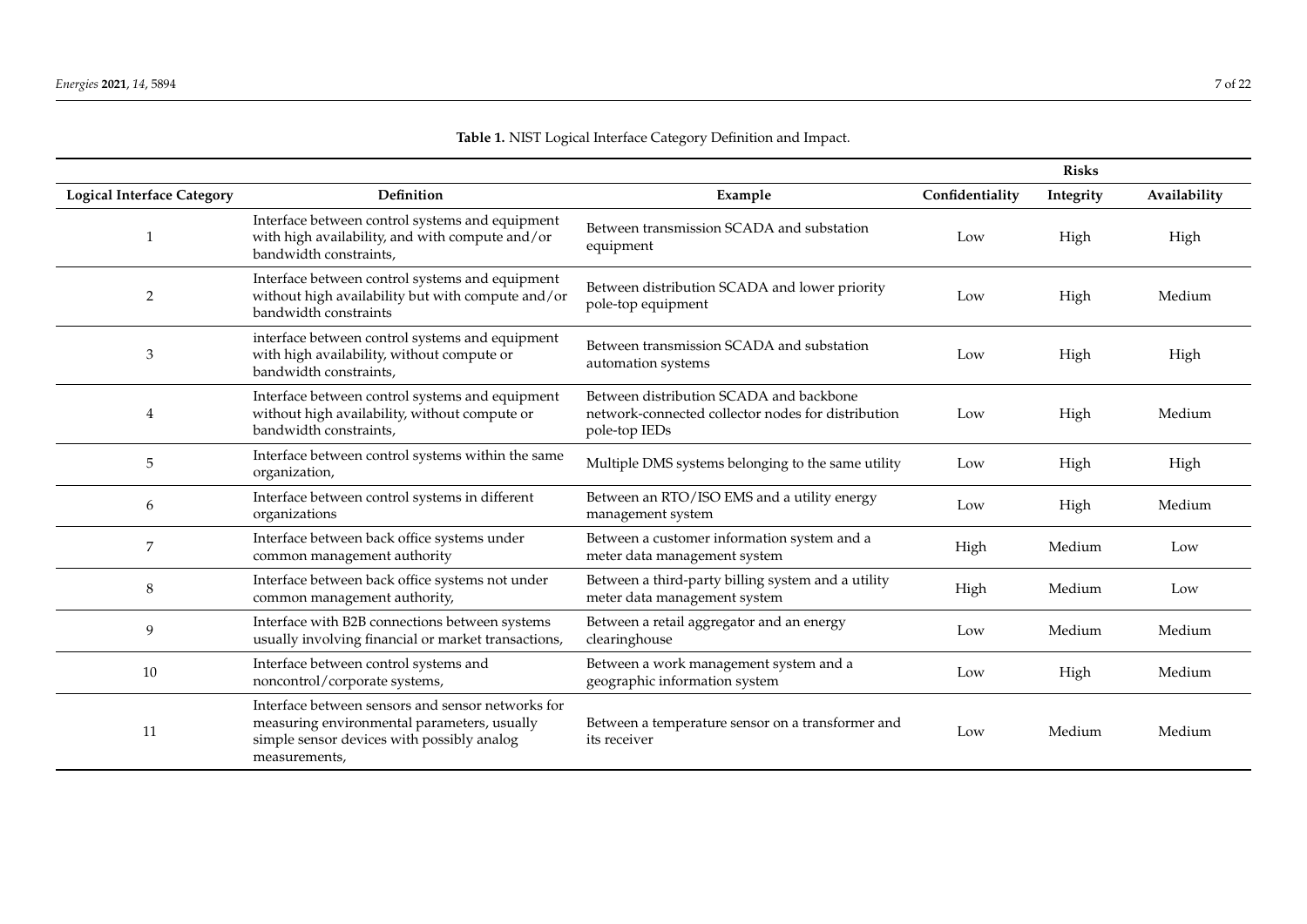|                                   |                                                                                                                                 |                                                                                                           |                 | <b>Risks</b> |              |
|-----------------------------------|---------------------------------------------------------------------------------------------------------------------------------|-----------------------------------------------------------------------------------------------------------|-----------------|--------------|--------------|
| <b>Logical Interface Category</b> | Definition                                                                                                                      | Example                                                                                                   | Confidentiality | Integrity    | Availability |
| 12                                | interface between sensor networks and control<br>systems                                                                        | Between a sensor receiver and the substation master                                                       | Low             | Medium       | Medium       |
| 13                                | Interface between systems that use the AMI<br>network,                                                                          | Between MDMS and meters Between LMS/DRMS<br>and Customer EMS                                              | High            | High         | Low          |
| 14                                | Interface between systems that use the AMI<br>network with high availability,                                                   | Between MDMS and meters Between LMS/DRMS<br>and customer EMS Between DMS applications and<br>customer DER | High            | High         | High         |
| 15                                | Interface between systems that use customer<br>(residential, commercial, and industrial) site<br>networks such as HANS and BANs | Between customer EMS and customer appliances<br>Between customer EMS and customer DER                     | Low             | Medium       | Medium       |
| 16                                | Interface between external systems and the<br>customer site                                                                     | Between third-party and HAN gateway Between<br>customer and CIS Web site                                  | Low             | Medium       | Low          |
| 17                                | Interface between systems and mobile field crew<br>laptops/equipment                                                            | Between field crews and GIS Between field crews<br>and substation equipment                               | Low             | High         | Medium       |
| 18                                | Interface between metering equipment,                                                                                           | Between submeter to meter Between PEV meter and<br>energy service provider                                | Low             | High         | Low          |
| 19                                | Interface between operations decision support<br>systems                                                                        | Between WAMS and ISO/RTO                                                                                  | Low             | High         | Medium       |
| 20                                | Interface between engineering/maintenance<br>systems and control equipment                                                      | Between engineering and substation relaying<br>equipment for relay settings                               | Low             | High         | Medium       |
| 21                                | Interface between control systems and their vendors<br>for standard maintenance and service                                     | Between SCADA system and its vendor                                                                       | Low             | High         | Low          |
| 22                                | Interface between security/network/system<br>management consoles and all networks and systems                                   | Between a security console and network routers,<br>firewalls, computer systems, and network nodes         | High            | High         | High         |

# **Table 1.** *Cont.*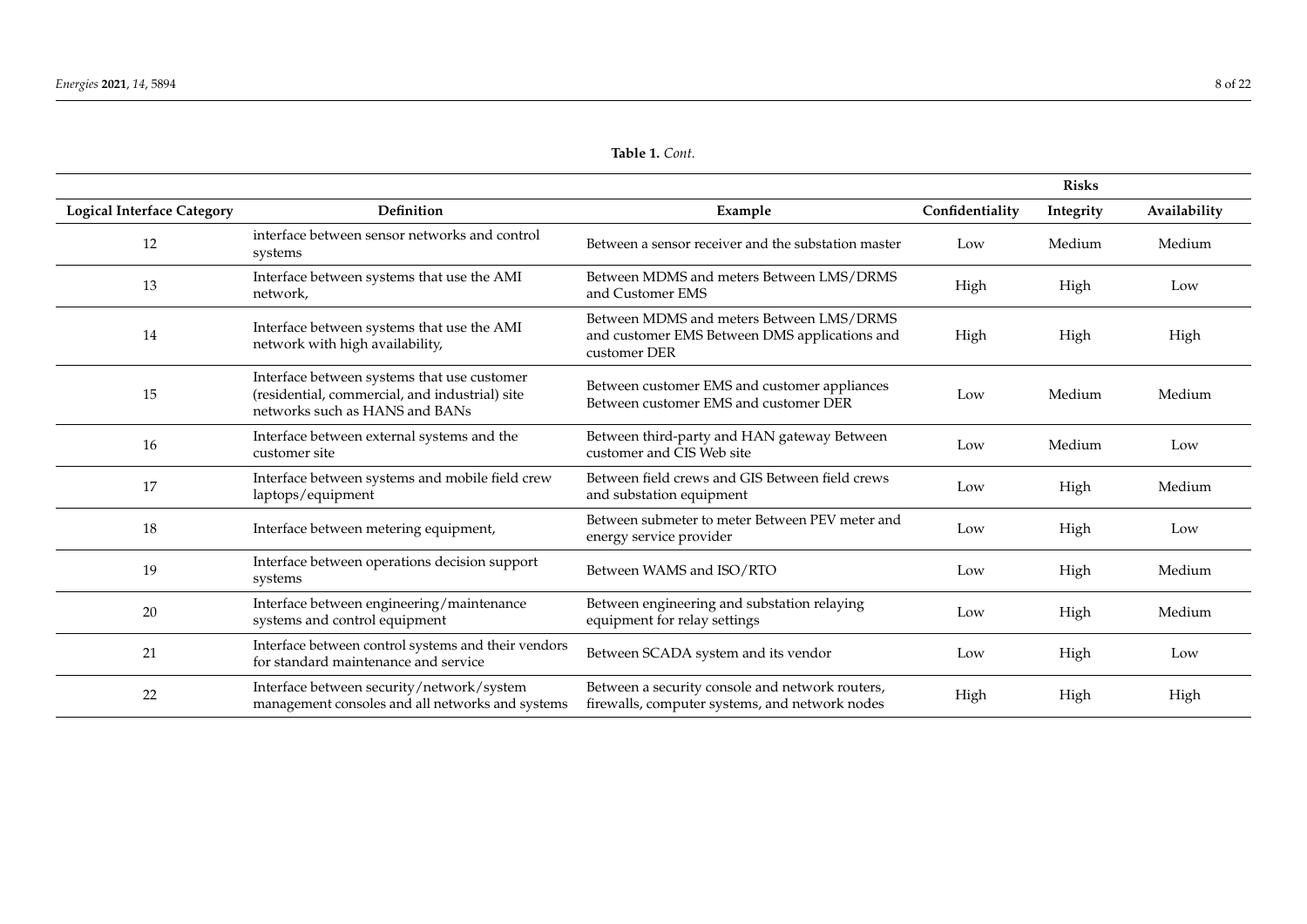<span id="page-8-1"></span>

| <b>Attack Category</b>    | <b>Security Goal Compromised</b> | Description                                                            | Reference         |
|---------------------------|----------------------------------|------------------------------------------------------------------------|-------------------|
| Flooding attack           | Availability                     | Deterring users from utilizing the resources                           | [23, 24]          |
| Denial of service         | Availability                     | Stop serving of users' request                                         | $[7, 25 - 28]$    |
| Jamming                   | Availibility                     | Jamming the network                                                    | $[29 - 31]$       |
| Buffer overflow           | Availability, Confidentiality    | Overwriting the memory of buffer                                       | $\left[32\right]$ |
| False Data Injection      | Integrity                        | Tampering the real data                                                | $[33 - 36]$       |
| Social Engineering Attack | Integrity, Confidentiality       | Attacking humans instead of machines or<br>networks                    | $[37 - 39]$       |
| Man-in-the-middle         | Confidentiality                  | Extracting packet information between<br>sender and receiver           | $[39 - 41]$       |
| Packet Sniffing           | Confidentiality                  | Analyzing the packet                                                   | $[42]$            |
| Session hijacking attack  | Integrity, Confidentiality       | Obstructing the user from resources for a<br>particular amount of time | $[43]$            |
| Data manipulation         | Integrity                        | Data tampering                                                         | [44, 45]          |
| Replay Attack             | Integrity                        | Send data, again and again.                                            | $[46 - 49]$       |

**Table 2.** Security goals compromised under attack category.

# <span id="page-8-0"></span>**5. Brief History of Cyberattacks on Smart Grids and Blackouts**

# *5.1. Ukraine Power Grid Attack, 2015*

Cyber assaults on the energy industry are on the rise, posing an ever-increasing threat to dependability and safety. This danger is shown by the successful assaults on Ukraine's power system in 2015 and 2016. During these incidents, attackers gained access to distribution grid operator consoles and remotely closed breakers, resulting in local blackouts. In this attack, 30 substations were switched off and around 230,000 people were affected by the blackout. It was the first successful known cyberattack on a smart grid. Attackers may potentially breach communications channels and alter data, or they could overwhelm the highly linked network with data traffic, restricting operators' capacity to monitor and manage the grid.

#### *5.2. Iran Nuclear Facility Attack, 2010*

Stuxnet is said to have caused many centrifuges at Iran's Natanz uranium enrichment plant to burn out. Stuxnet was designed to disrupt and sabotage Iran's nuclear program, but it also showed that Stuxnet had the potential to inflict significant physical damage to critical infrastructures by targeting computer controllers and SCADA systems that manage industrial equipment [\[50\]](#page-19-15).

# *5.3. Blackout in US and Canada, 2003*

On 14 August 2003, a high-voltage power line in northern Ohio collided with some overgrown trees, causing the fault. The line had weakened as a result of the strong current flowing through it. The issue would normally have triggered an alert in the control room, but the alarm system failed. Later, three more lines sagged into trees and shut down, putting further strain on other power lines. Due to overburden, they also cut off a couple of hours later, triggering a chain reaction of failures throughout southeastern Canada and eight northeastern states. In all, 50 million people lost power for up to two days in North America's largest blackout in history. At least 11 people were killed as a result of the incident, which is believed to have cost \$6 billion. The details of the event can be found on [\[51\]](#page-19-16).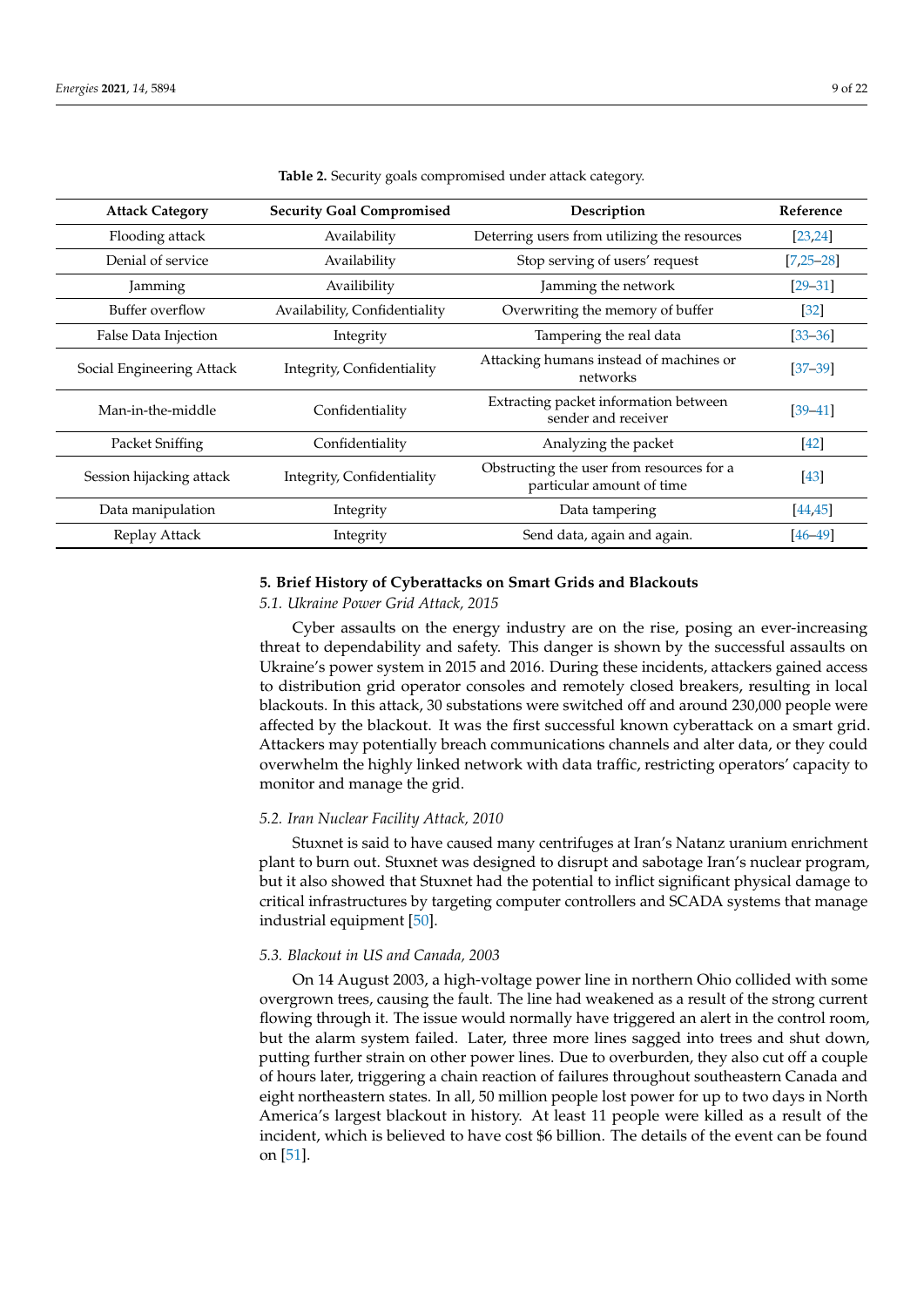# *5.4. Arizona–Southern California Blackout, 2011*

A total of 2.7 million people were impacted by the 8 September 2011, Arizona– Southern California blackout. On a hot days demand during peak hours increases and due to this increase in demand, a single high-voltage line failed due to a fault, causing electricity to be transferred to the San Diego region. More line and transformer failures followed within minutes of this power redistribution, and ultimately, San Diego was cut off from the rest of Western Interconnection. A mismatch between supply and demand in the San Diego region arose from this separation, resulting in generation of overloads and blackouts [\[6\]](#page-18-3).

#### <span id="page-9-0"></span>**6. Cyberattack Detection and Mitigation Techniques**

Smart grids involves multiple stakeholders that includes consumers, electric utilities, grid operators, and third-party service providers. Due to involvement of multiple stakeholders, the management of the smart grid data specially from the smart meters becomes a daunting task. For enhanced security and privacy protection of smart meter, [\[52\]](#page-19-17) proposed framework that provide guidelines for integrating security and privacy across different domain. The framework classifies the security into three classes: communication security, secure computing, and system control security. Communication security includes cryptosystem, routing security, and network privacy. The objectives of the communication security may be achieved by a key management system, end-to-end encryption, and multiple hop routing. Furthermore, the authors of [\[53\]](#page-20-0) discussed primary tasks of smart meters that includes recording of amount of energy consumed and factors such as voltage and frequency. In addition, they are also responsible for sending the information to the grid operating over a secure communication channel and also to operate load switch during by operators to avoid blackouts during emergency cases. The study provided proof of concept of high assurance smart meters (HASM). To address the cybersecurity aspects of smart grid, various approaches have been suggested in the literature, and as the complexity and integration of artificial intelligence (AI) increases, more research studies on ways to make the grid more reliable will be conducted. Some research studies also show that the smart grid is also prone to human error, and those errors can be due to social engineering attacks. In our paper, we divided the existing approaches into two major categories: (1) nonhuman-centric approaces and (2) human-centric approaches. In Table [3,](#page-11-0) we summarize the advantages and disadvantages of both of the approaches.

#### *6.1. Nonhuman-Centric Approaches*

In this section, we discuss various nonhuman centric attack detection and mitigation techniques using the diverse approaches as summarized in Table [4.](#page-14-0)

#### 6.1.1. Machine-Learning-Based Attack Detection and Mitigation

As the transition of traditional grid into smart grid is taking place, thousands of sensors are being installed in the smart grid infrastructure. These sensors continuously monitor the states of the device they are connected to and generate a huge amount of data in the form of log files or time series data. Irradiance sensor, module temperature sensor, voltage monitor sensor, and current monitor sensor are just a few examples of the sensors present in the smart grid network. The data from these sensors are stored on a server, and sometime before sending the data to the servers, these data are preprocessed. The servers can be local servers or cloud servers. Posting the data on the local server provides the highest level of data protection; however, it limits the strength of the data in finding new patterns or getting any insights from the data. When the data are stored on the cloud server, the user has more flexibility over data usage because the data can be access remotely and can be scrapped to machine using GETS command.

Recently, machine learning algorithms have proved to be accurate in cyberintrusion detection. Unlike rule-based methods, machine learning detects the intrusion based on historical data. In [\[54\]](#page-20-1), a combination of JRipper and Adaboost was developed to predict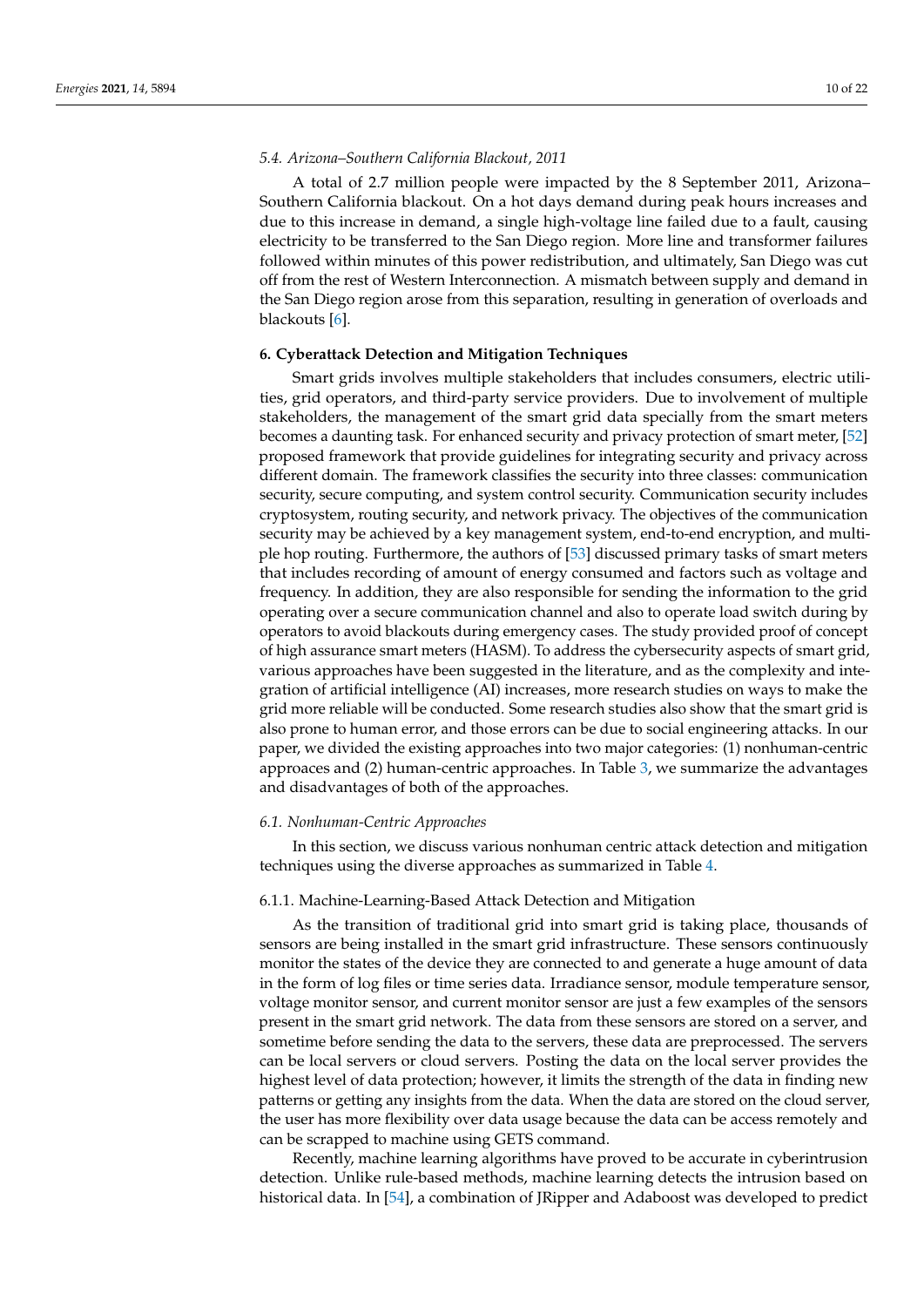power system disturbances. The output of the model was three classes (attack, natural disturbances, and no event) based on the data. False data injection attack (FDIA)/data poisoning attack is another one of the most common attacks that carry the potential of severely damaging smart grid networks and FDIA can also harm utilities and customers financially by poisoning the data from smart meters. To detect an FDIA, researchers used an ensemble-based machine learning algorithm [\[55\]](#page-20-2). The model was tested on IEEE 14 bus system. The performance of ensemble-based learning models was compared with linear regression, naive Bayes, decision tree, and support vector machine (SVM), and the result shows that unsupervised ensemble models outperformed the individual models with the highest accuracy of 73%. In [\[56\]](#page-20-3), deep analysis of the impact of FDIA on AI-based smart grid is performed using multilayer perceptron (MLP). The results from the study show that even if only 20% of the data is falsified, it can reduce the accuracy of the machine learning algorithms by 15% that can affect the critical decision making of the smart grid. For example, in the case of data poisoning, if there is disturbance and the model fails to predict the disturbance due to false data, then the grid can go into an unstable state that can result in catastrophic events. In [\[33\]](#page-19-4), a conditional deep belief network model is proposed to detect FDIA for power theft in real time. The model was tested on IEEE 118 and IEEE 300 bus systems. The performance of the model was compared to artificial neural networks and support-vector-machine-based methods.

Sometimes, a smart grid also faces distributed denial of service (DDoS) attacks. DDoS attacks comprise the availability of the resources that are needed for communication such as servers. The primary objective of the DDoS attack is to inundate the communication server with fake requests to jam the server and make it unavailable for communication. In [\[57\]](#page-20-4), a multilevel autoencoders model was proposed to detect DDoS attacks. Autoencoder consists of one input layer at least one hidden layer and one output layer. The model was trained using data of around 700 thousand packets and with 49 features. Source and destination IP and ports, source and destination jitters, record time, and attack category were some of their features. The UNSW-NB15 publicly available data set was used to develop the model. The results show that autoencoder-based prediction model performance was better than long short-term memory (LSTM), random forest, naïve Bayes, decision tree, *k*-nearest neighbor, and LSVM.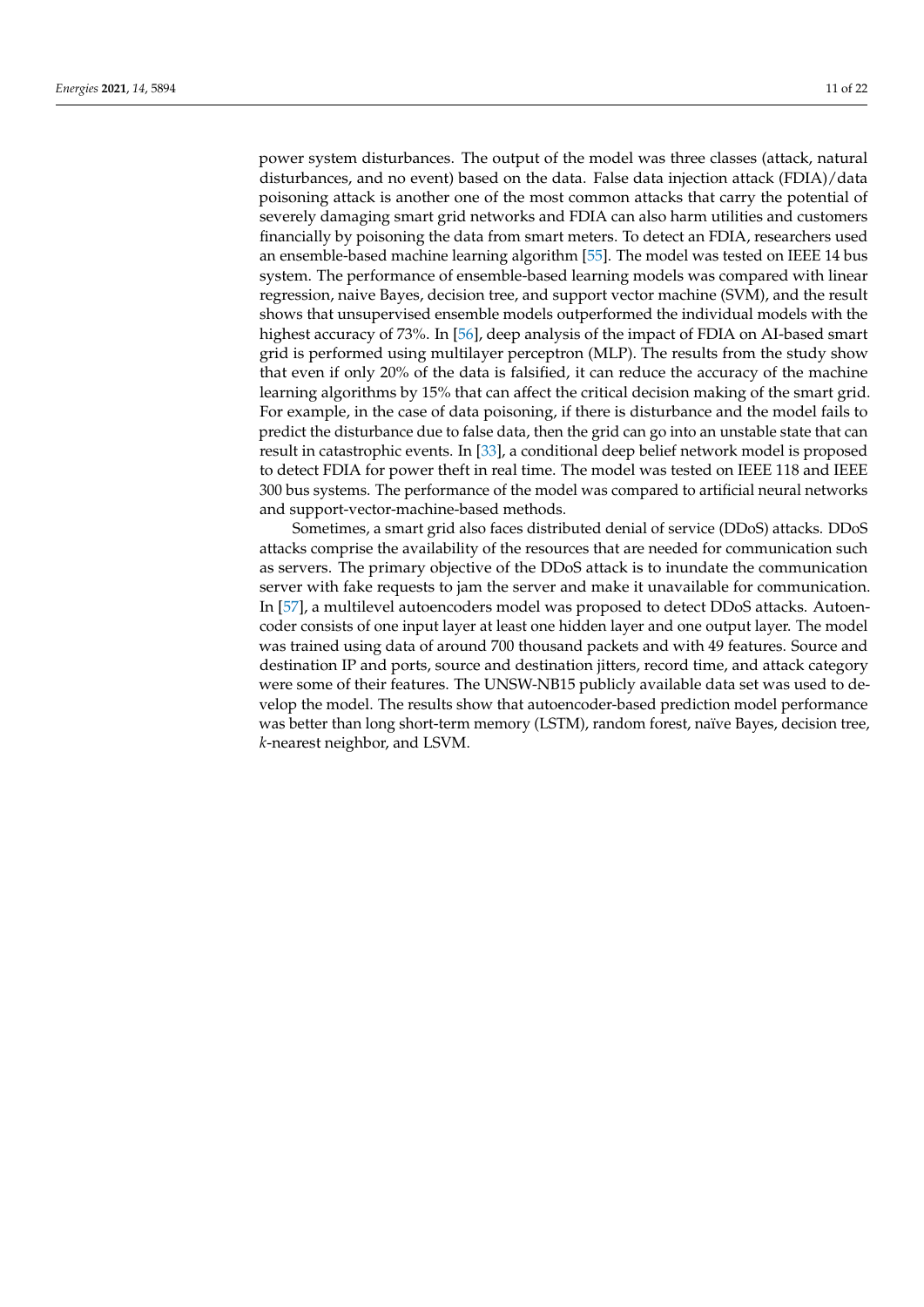<span id="page-11-0"></span>

| <b>Cyberattack Detection &amp;</b><br><b>Mitigation Techniques</b> | Approach                                        | Advantage                                                                                                                                                                                                                                                                                                                                                                 | Disadvantages                                                                                                                                                                                                                                                                                |
|--------------------------------------------------------------------|-------------------------------------------------|---------------------------------------------------------------------------------------------------------------------------------------------------------------------------------------------------------------------------------------------------------------------------------------------------------------------------------------------------------------------------|----------------------------------------------------------------------------------------------------------------------------------------------------------------------------------------------------------------------------------------------------------------------------------------------|
| Nonhuman-Centric                                                   | Machine-Learning-Based                          | 1. High accuracy<br>2. Easy to deploy models<br>3. Task automation<br>4. Continous and adaptive learning                                                                                                                                                                                                                                                                  | 1. Highly data-oriented so as to get the best results<br>historical data in bulk is need to train the model.<br>2. Training model takes a lot of time and is computationally<br>expensive.<br>3. If hyperparameters are not tuned, then there are chances of<br>overfitting or underfitting. |
|                                                                    | Cloud-Computing-Based                           | 1. Highly secure<br>2. Not computationally expensive<br>3. Low latency                                                                                                                                                                                                                                                                                                    | 1. High availability of bandwidth<br>2. Dependency on cloud service provider                                                                                                                                                                                                                 |
|                                                                    | Blockchain-Based                                | 1. Highly secure in general<br>2. Distributed data storage<br>3. Smart contract are immutable<br>4. All the transactions are encrypted                                                                                                                                                                                                                                    | 1. Few studies on blockchain-based cyber protection<br>2. High energy consumption to run all the nodes<br>3. Private blockchains are not secure.                                                                                                                                             |
| Human-Centric                                                      | Multifactor authentication                      | Provides an addtional layer of security to the operator working in<br>the command and control center                                                                                                                                                                                                                                                                      | Not all employees are ready to embrace new technological<br>changes as they find difficulty in adapting to new technology                                                                                                                                                                    |
|                                                                    | <b>Employee Training</b>                        | Employees in an organization can be categorized as attitudinal<br>(employees who do not think that cybersecurity is an important<br>factor to consider) and cognitive (employees who understand the<br>importance but do not embrace it because they think its too much<br>work) [58] therefore, regular employees training can be helpful in<br>combatting cyberattacks. | Encouraging employees to teach themselves about the latest<br>technologies and tools is a complex task, especially when the<br>employees come from different age groups and with a variety of<br>technical backgrounds.                                                                      |
|                                                                    | Password strength and<br>security               | Cognitive-type fatigue can lead to employees setting weak<br>passwords [58]; thus, enforcing strong passwords and strength<br>policy can be helpful.                                                                                                                                                                                                                      | As per [58], some employees find it difficult to remember all the<br>of different and complex passwords.                                                                                                                                                                                     |
|                                                                    | <b>Customer Awareness</b>                       | It is almost impossible to provide proper training to customers, so<br>customer participation becomes critical to spread awareness about<br>cybersecurity among customers.                                                                                                                                                                                                | Irrespective of how many resources an organization invests in<br>customer awareness, at the end, customers are the key decision<br>makers in the customer domain.                                                                                                                            |
|                                                                    | <b>Customer Interaction</b>                     | A customer interaction platform can help with easy reporting of<br>any cyberattack or any malicious activity on the customers' portal.                                                                                                                                                                                                                                    | There is a huge variation in customer categories. For example,<br>some customers are of different age groups, and some customers<br>have a limited sense of technology, so it becomes challenging to<br>design a portal that fits all.                                                       |
|                                                                    | Updates and incremental<br>patches installation | Patching policy varies between immediate, 30, 60, and 90 days [59]<br>depending upon the potential impact of the vulnerability or bug;<br>therefore, patching can be highly impactful in tackling future<br>cyberattacks.                                                                                                                                                 | No Even systems armored with the best security tools and<br>software are always under threat; thus, continous monitoring<br>and auditing are required for robust protection.                                                                                                                 |

# **Table 3.** Human-Centric vs. Nonhuman-Centric approaches.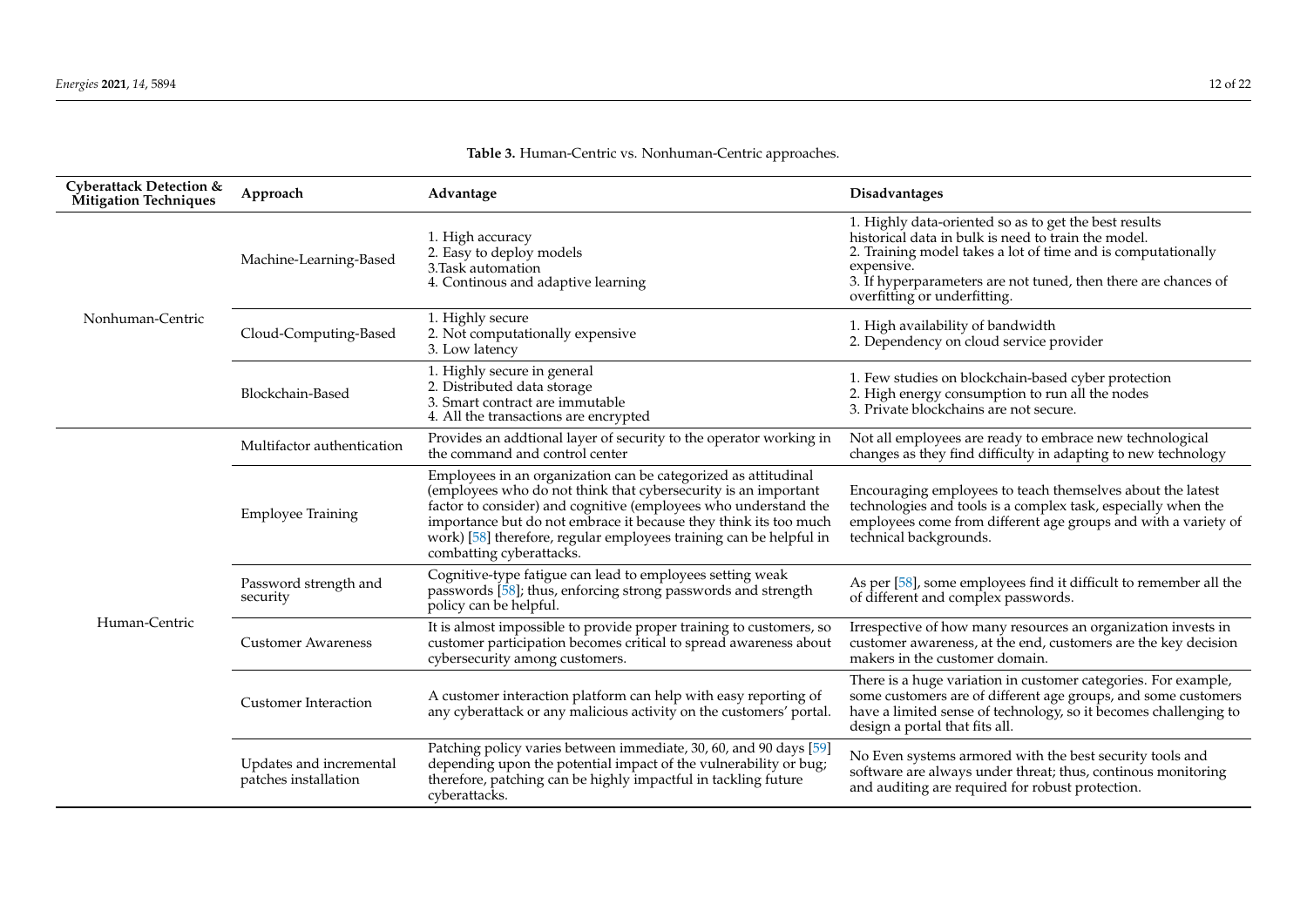# 6.1.2. Cloud-Based Detection and Mitigation

In [\[60\]](#page-20-7), the authors discussed how the attributes of cloud computing could be used to enhance security in the event of a DDoS attack on the smart grid. In [\[61\]](#page-20-8), a cloudbased firewall was proposed to prevent DDoS attacks on the smart grid. The study was performed by generating 250 Gbps of data to replicate a DDoS attack. The simulation results showed that there was low latency with the grid OpenFlow firewall. In [\[62\]](#page-20-9), an attribute-based online/offline searchable encryption scheme was introduced in order to secure data access for authorized users in the cloud environment for smart grid applications. In [\[63\]](#page-20-10), the authors introduced a secure home area network based on cloud of things, which is detrimental against brute force, replay and capture, and other attacks. In  $[64]$ , a security evaluation model was proposed for a smart grid based on a deep belief network (DBN) comprised of multiple RBMs and a BP neural network. They evaluated security risks in five respects: policy and organizational risks, general technical risks, SaaS risks, PaaS risks, and IaaS risks.

#### 6.1.3. Blockchain-Based Detection and Mitigation

In recent times, blockchain has become one of the most lucrative technologies in various domains due to its security. The blockchain is a chain of blocks in which each block contains the index, timestamp, previous hash, hash, and data. Blockchain is considered to be secure because of the hashing. If someone tries to change the hash value of the block, then he has to change the value of all the previous blocks, so when there are many blocks in the chain, it becomes a computationally expensive task to change the hashes of all of the previous blocks.

In [\[65\]](#page-20-12), the authors proposed a policy architecture based on blockchain for the exchange of data between independent system operations and underoperating agents to protect against FDIA. The model contains three layers: (1) the data layer, (2) the detection layer, and (3) the blockchain layer. The data layer is responsible for the collection of data, the collected data are transferred to the detection layer for community detection, and the blockchain layer keeps the community detection and transaction record secure. In their research, the authors of [\[66\]](#page-20-13) proposed a blockchain-based secure message transfer method for smart meters and service providers. The method prevents FDIA on the smart meter side. In this study, each transaction is initiated by the smart meters and the service provider is the master node. The transaction information is shared over the network and periodically validated by auditing and broadcasting of transactions. Service providers are connected in a peer-to-peer (P2P) network fashion. To add a new transaction/block, consensus verification is needed, and only after verification is the new block added. A key is generated using the SHA-256 algorithm at every transaction. Using the blockchain-based structure, the authors showed in this study that data can be exchanged within a P2P service provider network. In the study [\[67\]](#page-20-14), a decentralized security model based on the lightning network and smart contract in the blockchain ecosystem was introduced. This model includes registration, scheduling, authentication, and charging phases. The authors of [\[68\]](#page-20-15) proposed a novel framework with a combination of integrated hardware security and blockchain scheme for the grid-edge devices to maintain a distributed cybersecurity technique that verifies the provenance of messages both from and to the devices.

#### 6.1.4. Hardware-Based Security

IoT devices are one of the most critical parts of the smart grid network. Theses devices are responsible for data collection and analysis and sending the data over the communication channel, and also at the same time, they need to be armored to combat any cyberattack [\[69\]](#page-20-16). Some of the key hardware security problems were discussed in [\[70\]](#page-20-17). These security problems includes physical attacks, side channel analysis, and hardware Trojans. In the physical attack, the attacker tries to bypass the authentication system. During the physical attack, the attacker exploits the vulnerabilities in the implemented system that they find using reverse engineering. In side channel analysis, the attacker uses the profile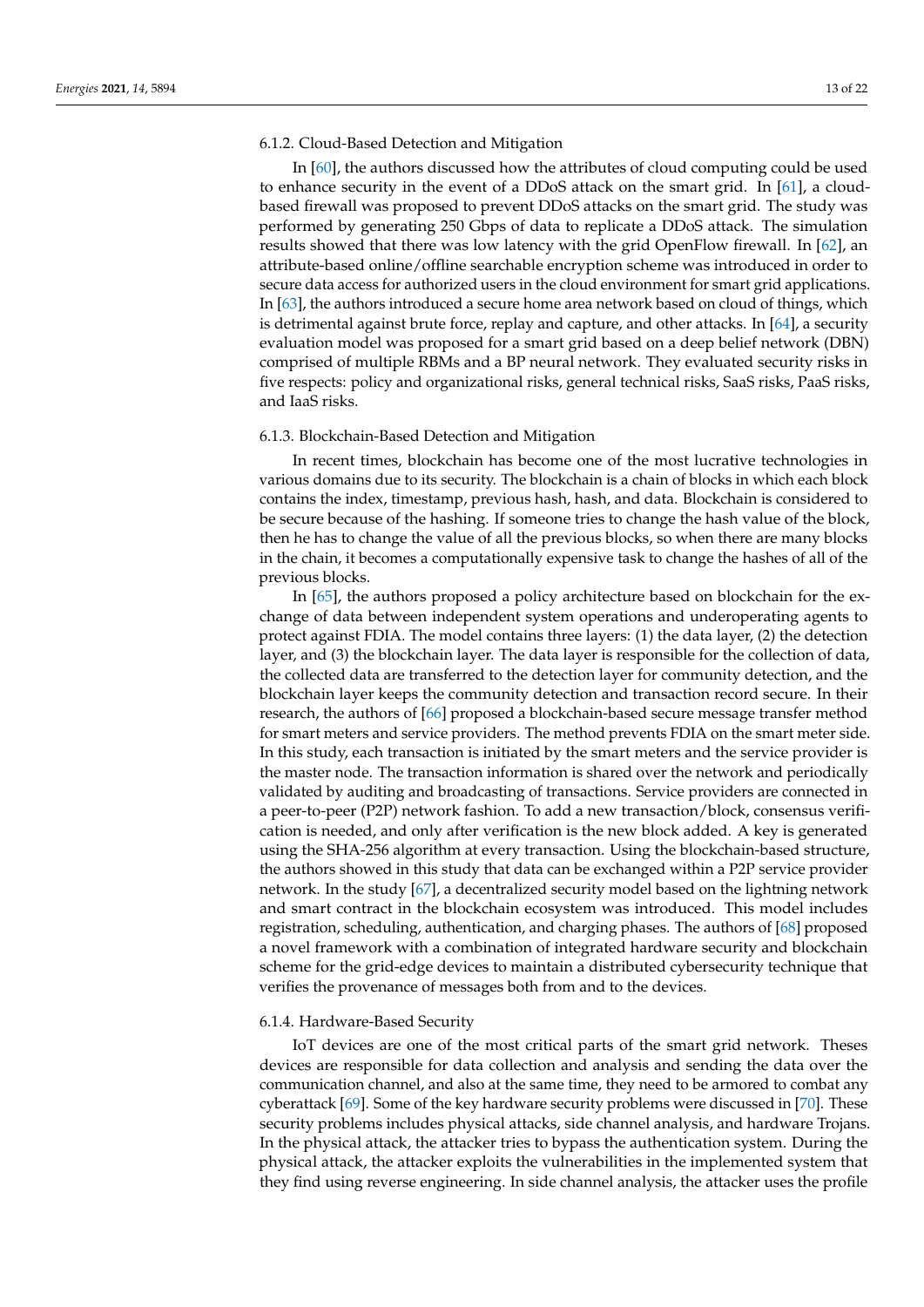of the features such as current, voltage, and frequency to predict the cryptographic keys. A hardware Trojan is any change or addition made to a circuit with the intent of causing harm. Unauthorized access of private information, manipulation of circuit functioning, and reduction of circuit reliability are some of the primary objectives of hardware Trojans. The authors of [\[71\]](#page-20-18) proposed methods to detect hardware trojan using path delay fingerprint.

Smart meters, sensors, and communication devices, among other IoT devices, face a number of difficult challenges, including low energy usage and a shortage of computing capabilities [\[72\]](#page-20-19). Physical unclonable functions (PUFs) offer completely secure authentication without the device containing any cryptographic capabilities, as it requires more computational resources; thus PUFs are particularly appealing for resource-limited IoT devices. However, with the evolution of machine learning, which is highly capable of predicting behavior using historical data/events, PUFs' behavior can also be predicted with 95% accuracy [\[73\]](#page-20-20). To protect PUFs against machine-learning-based attacks, the authors of [\[73\]](#page-20-20) proposed a configurable tristate PUF (CTPUF), which used an XOR-based mechanism to ambiguate the relationship between the challenge and response. This ambiguity makes the machine learning model unable to draw any pattern between the challenge and response. The results in this study showed the accuracy of machine learning, including support vector machine (SVM), artificial neural network (ANN), and logistic regression model after CTPUF was about 60%. Another research showed the limitations of voltage-overscaling (VOS)-based authentication, as it can be exploited using machine learning models (ML) [\[74\]](#page-20-21). In this study, an ML-resistant VOS method that integrated previous challenges with keys was proposed. The results showed that the accuracy of the ML model after challenge self-obfuscation structure (CSoS) was about 51.2%.

| <b>Attack Category</b>             | Detection/Mitigation<br><b>Technique Type</b> | <b>Proposed Solution/Research</b><br>performed                                                                     | <b>Target of Attack</b>                                  | Reference |
|------------------------------------|-----------------------------------------------|--------------------------------------------------------------------------------------------------------------------|----------------------------------------------------------|-----------|
| Flooding attack                    | Time measurement of<br>flooded packets        | Bait-Message-Based Detection                                                                                       | Communication network                                    | [23, 24]  |
| Denial of service (DoS)            |                                               | Impact of DoS in AMI network                                                                                       | <b>AMI</b> Network                                       | $[7]$     |
| DoS                                |                                               | Impact of DoS on load<br>frequency control                                                                         | Load frequency controller                                | $[26]$    |
| <b>FDIA</b>                        | Deep Machine<br>Learning                      | Conditional Deep Belief<br>Network (CDBN)                                                                          | <b>SCADA</b> network                                     | $[33]$    |
| <b>FDIA</b>                        | Machine Learning                              | <b>Ensemble-Based Learning</b>                                                                                     | <b>AMI</b> Network                                       | $[55]$    |
| Social Engineering<br>Attack (SEA) |                                               | Impact of SEA on industrial<br>control system security by<br>measuring the mean time to<br>compromise under attack | Humans at organizations                                  | $[38]$    |
| <b>FDIA</b>                        | Machine Learning                              | Multilayer Neural Network to<br>study the impact of FDIA in<br>Artificial-Intelligence-Based<br>Smart Grid         | <b>Communication Network</b>                             | $[33]$    |
| <b>FDIA</b>                        | Machine Learning                              | Artificial neural network<br>model to predict presence of<br>cyber attack                                          | Communication network<br>to poison PV generation<br>data | $[36]$    |
| <b>SEA</b>                         |                                               | Studied 37 intrusion detection<br>and prevention system and<br>proposed appropriate IDPS                           | SCADA and AMI                                            | $[37]$    |
| <b>FDIA</b>                        | Blockchain                                    | Blockchain-based secure<br>message transfer method for<br>smart meters and service<br>providers                    | <b>Smart Meters</b>                                      | [66]      |

**Table 4.** Types of attacks and their detection and prevention techniques.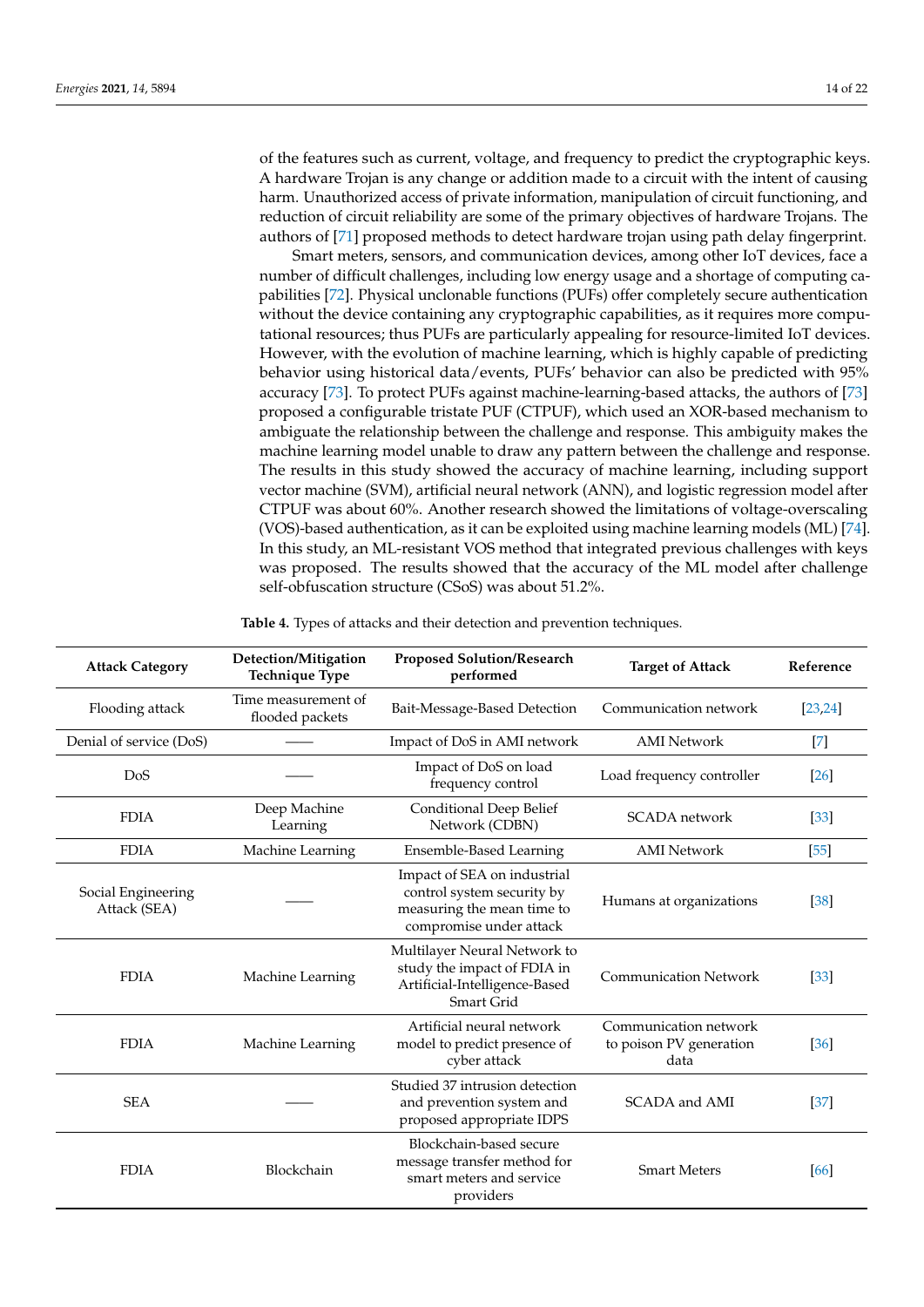<span id="page-14-0"></span>

| <b>Attack Category</b>                                             | Detection/Mitigation<br><b>Technique Type</b> | <b>Proposed Solution/Research</b><br>performed                 | <b>Target of Attack</b> | Reference |
|--------------------------------------------------------------------|-----------------------------------------------|----------------------------------------------------------------|-------------------------|-----------|
| DD <sub>o</sub> S                                                  | Cloud computing                               | Computing capability of cloud                                  | Communication network   | [60]      |
| DD <sub>o</sub> S                                                  | Cloud computing                               | Cloud-based firewall                                           | Communication network   | [61]      |
| Data manipulation                                                  | Cloud computing                               | Attribute-based online/offline<br>searchable encryption scheme | AMI and SCADA           | [63]      |
| Social Engineering,<br>Data Manipulation,<br>and Session Hijacking | Cloud computing                               | Deep Belief Network                                            | <b>SCADA</b>            | [64]      |

#### **Table 4.** *Cont.*

#### *6.2. Human-Centric Mitigation Approaches*

In this section, we discuss various human-centric attack detection and mitigation approaches.

- 6.2.1. Employee Protection at Command and Control Center Technique
- 1. Multifactor Authentication (MFA): As referred to Figure [5,](#page-15-0) this protects data from unauthorized access to data. The complexity of the password-breaking program increases exponentially when two sequential authentication processes are integrated. This minimizes the chance of unauthorized users getting access to the data.

SMS token authentication, email token authentication, hardware token authentication, software token authentication, and phone authentication are some of the techniques that are currently used for multifactor authentication in various domains. When the user clears the first pass, he is redirected to one of the authentication methods in the second pass. All of the passwords/pin generated in the second pass are valid for single login. In an SMS token system, the user receives a unique pin number that can be between 4 to 8 digits over his phone. Similar to an SMS token, in an email token, the user receives the pin over his verified email address. There are various algorithms used to generate the random code after each login. The generation procedure is out of the scope of this paper. The hardware token is one of the most secured multifactor authentications and mainly used in sectors in which data security is highly critical such as banking, insurance, or healthcare. In this, the user needs to insert the hardware token into their device to use it. Software token MFA is little bit similar to the SMS token, and in this authentication system, instead of getting the one-time password through wireless service provider, the user receives it in an application. The software token provides a level of security almost similar to that of a hardware token, but in software token MFA, the user's device is treated as hardware. The phone MFA can be through SMS, such as an SMS token, or a user can receive a call to verify his identity.

2. Employee training: Advancements in technology have made attacks on smart appliances more difficult such that hackers are target humans. Machine learning approaches are playing a key role for attackers in recognizing employees' behaviors and reactions in different situations. Not all humans have the same level of knowledge about technology, and they adapt to the environment at their own pace if no training is provided. This makes humans easy targets for attackers. According to [\[33\]](#page-19-4), social engineering attacks are the second most common attacks after malware. Ransomware is one of the most recent attack methods through which humans are targeted instead of directly targeting the machine. Employee training is one of the key requirements for cyberattack aversion. In the smart grid network, the end users at command and control centers are human beings. Proper training helps them to avoid any social engineering attacks such as phishing and ransomware. Any successful phishing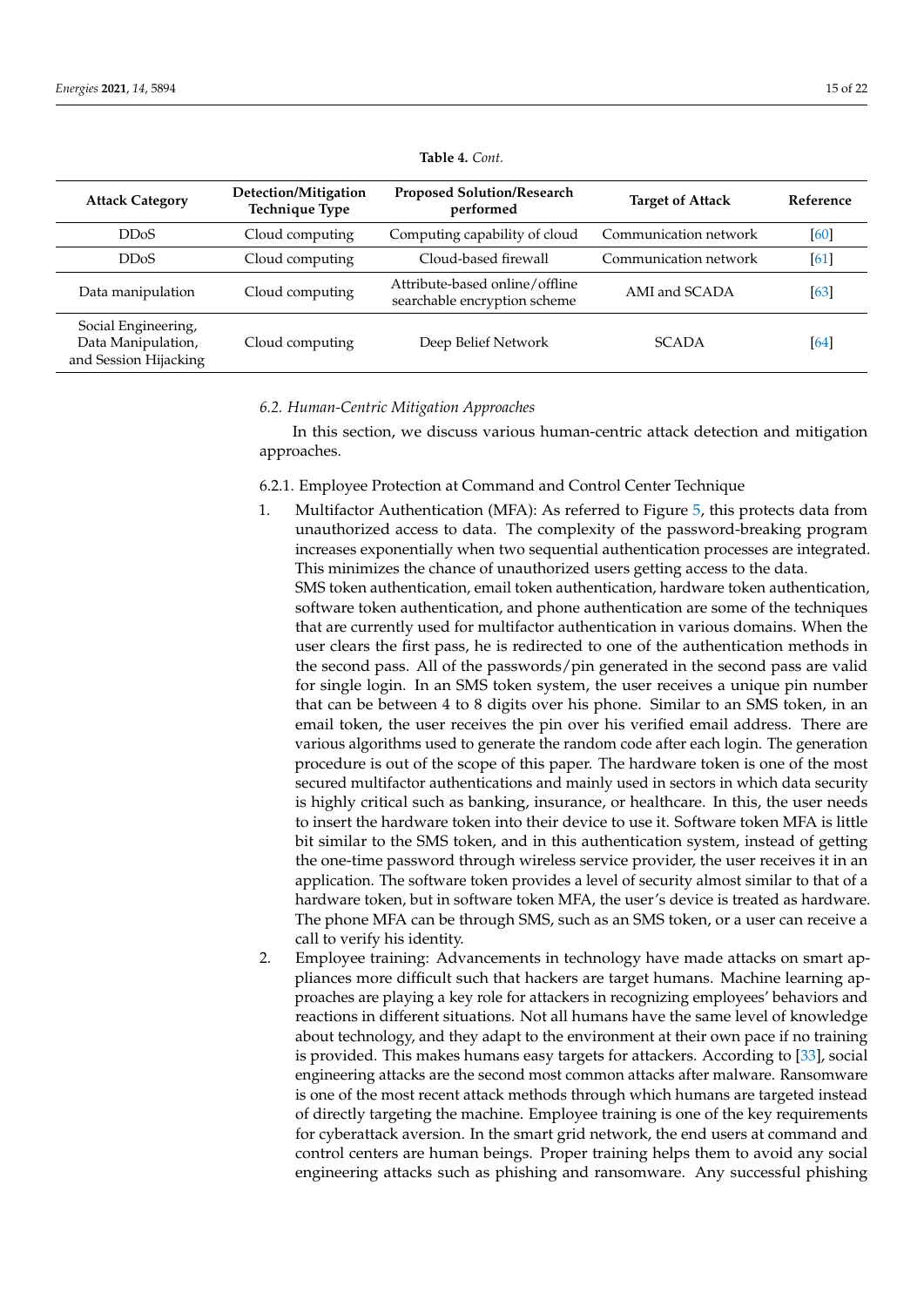attack gives complete control of the grid to the attackers and consequences can be catastrophic.

Another common type of attack that can be minimized by employee training is an insider attack. An insider attack occurs when any disgruntled employee uses the resources/access given to him to harm the organization. Employee training can beneficial to avert these attacks, as in that case, the employee will know what action he should take if he is not happy with the organization. Employee training can help to train workers to report any unusual behavior in their colleagues.

3. Password Strength: Strong passwords reduces the chances of integrity and confidentiality attack. Weak passwords are more vulnerable to password-guessing attacks. Password guessing is the mechanism by which the attacker tries to obtain entry to a system by guessing passwords (and often usernames) to get the target device login. Additionally, to perform the attack, the attacker uses the network resources and bandwidth which limits the resources for legitimate users. These attacks are performed remotely and generate a large volume of log data. The password strength is specified in terms of information entropy, which is measured in bits. For instance, if a password is 32 bits, then by a brute force method, an attacker will need to make  $2^{32}$  attempts to crack the password—the stronger the password, the harder it is to crack. Strong passwords can make it almost impossible to guess the password, which is one of the viable methods to stop the intruder.

<span id="page-15-0"></span>

**Figure 5.** Working of multifactor authentication.

- 6.2.2. Customer Protection Technique
- 1. Operating system protection: Customers are one of the weakest links in the cybersecurity chain, and a major challenge with customers is that they cannot be systematically trained like employees. Thus, devices themselves, such as smart meters and smart inverters, need to be protected. The most efficient way to bar customers from customizing the internal operating system of the device is to make them tamper-proof. Another reason for a secured operating system is to stop customers from manipulat-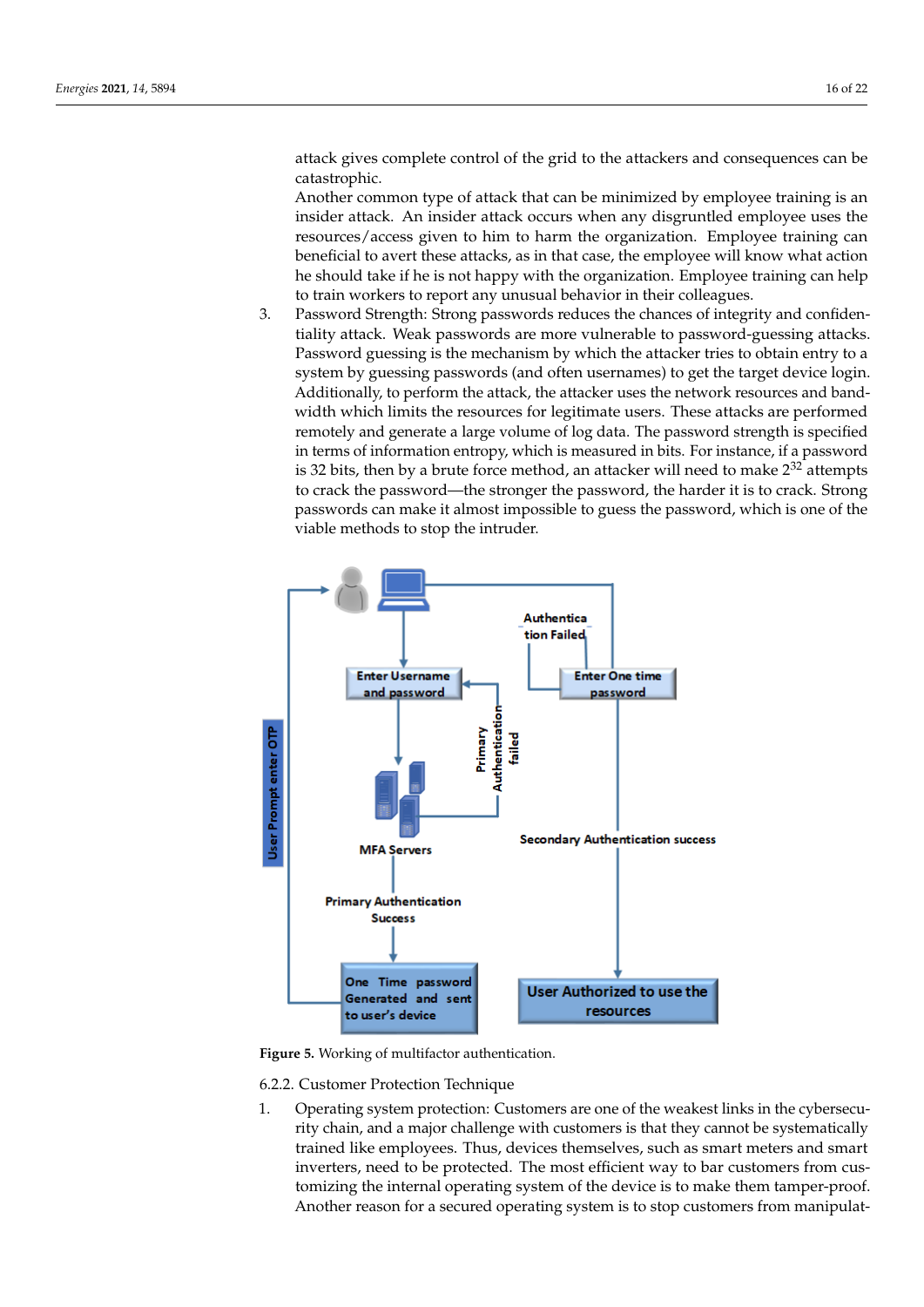ing the reading of the meter. According to [\[75\]](#page-20-22), a rigged smart meter can cost utility providers a huge loss, as the customers will be underpaying their bills.

- 2. Notifying customers: Recommending the best possible methods to customers is another approach to protection based on their current setting. For example, if a customer is using the utility application on his handheld device and the operating system on his device is outdated, this can make him an easy target of an attacker to exploit the vulnerabilities. Every customer is important. Even if an attacker is successful in breaching one customer's privacy, he can grab enough information to increase his chances for a successful next attack.
- 3. Software and hardware security: Apart from protecting the device against attack through the network, customers should protect their devices physically by having strong entry-level passwords for their devices. Customers providing minute and personal details to their friends can make them victims of password-guessing attacks. Sharing the password with friends can lead to an attacker installing bots to monitor the device and even taking full control of the device [\[76\]](#page-20-23).
- 4. Protection against third-party applications: Customers should always be cautious about an application asking for permissions. Customers store sensitive information on their device, and some third-party applications ask for more information than they actually need. Around 98.5% of customers either pay no attention or sometimes pay attention to the permissions required by the applications, and 93.6% of users accept the terms and conditions of the application either instantly or within 1 min [\[77\]](#page-20-24).
- 5. Cyberattack reporting: Utilities should build a platform where the customers can easily report any suspected attack. As the difference between the time of attack and and the time of report increases, the damage caused exponentially grows. A delay in reporting of attack puts not only one customer's privacy at risk but the privacy of other customers at stake as well. The most viable solution for this is to have a 24\*7 customer support that can guide customers to the necessary actions to be taken at the time of attack.

# <span id="page-16-0"></span>**7. Open Issues, Challenges, and Future Research Directions**

As smart grids are environmentally friendly, they employ many of these renewable energy sources, and above all, they are safer than traditional power grids, they are better than traditional power grids in terms of efficiency and productivity [\[78\]](#page-21-0). The findings also revealed that the smart grid may also be vulnerable to cyberattacks. The advantages of using a smart grid in general will improve the security of cyberattack problems using a wide range of technologies and techniques. However, when conducting the study, multiple sources demonstrated the safety advantages and vulnerability associated with intelligent grids. Almost all research studies show that a denial-of-service attack would be a major issue for smart grids. Because intelligent grids are constructing the network, a network attack will render the smart grid inoperable. The smart grid would maintain service availability while providing several layers of security, utilizing the virtual private network (VPN) to increase secure communication, IPS, and IDS as the best security features. Smart grid and traditional grid are always at risk of human error. These errors may be due to overburdened employees, as it restricts their decision making capability, or it may be due to social engineering or insider attacks if employees are not trained to handle such kind of attacks. Attacks such as ransomware have increased by 500% since 2018, and that needs immediate attention, as ransomware attacks lead to huge losses and leaks of confidential information. Although some researchers have studied the impact of ransomware [\[79,](#page-21-1)[80\]](#page-21-2), more research is required to analyze the impact and reasons behind ransomware attacks in smart grid infrastructure.

Additionally, it is critical to be self-aware of cyberattacks on smart grids [\[78\]](#page-21-0). To protect the smart grid from various cyberattacks, the user should educate themselves on and mitigate the risks associated with the smart grid by doing various risk analysis and case studies. Furthermore, the study addressed possible difficulties associated with the smart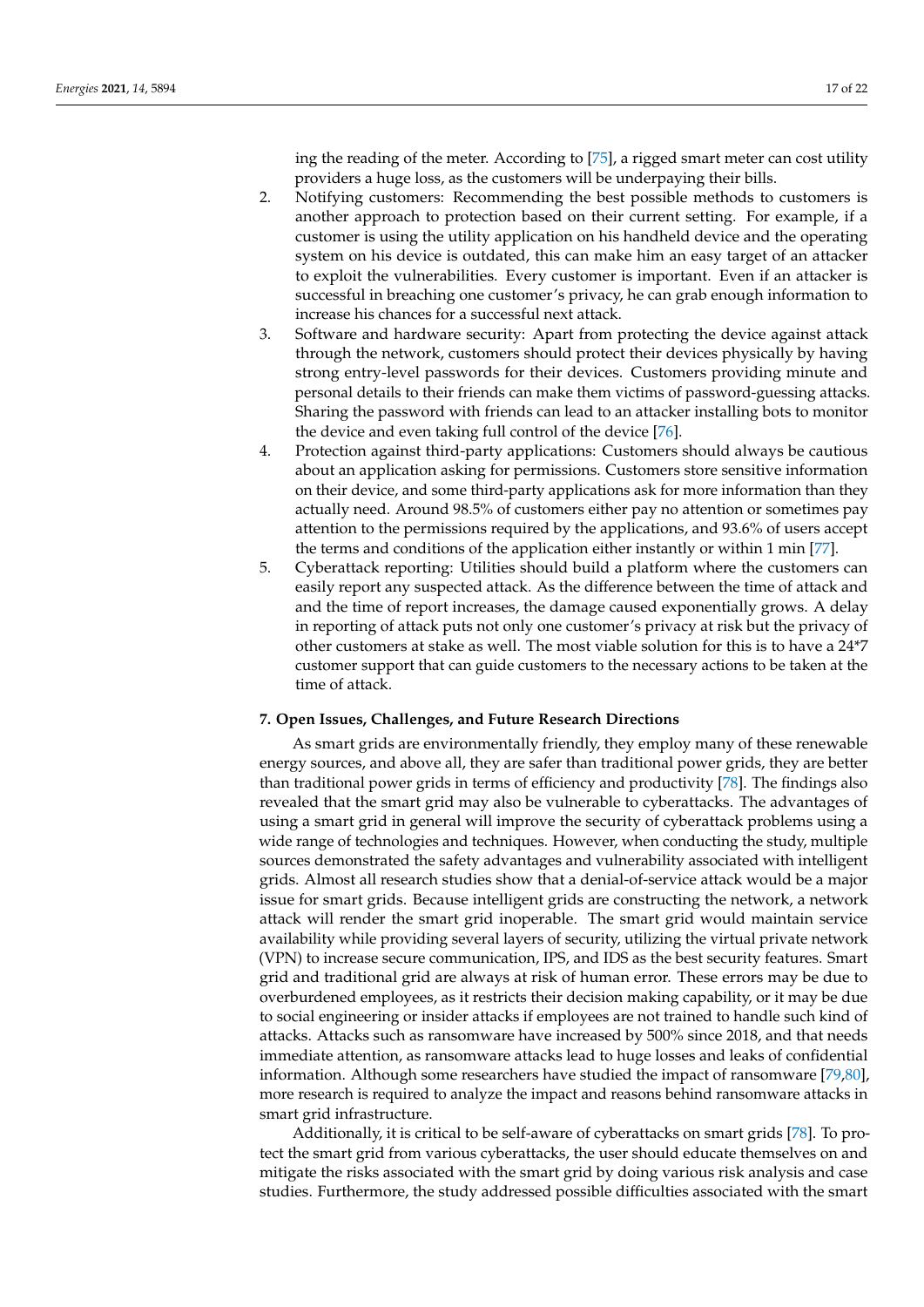grid. The issue with intelligent grids is that they connect disparate devices over huge networks of geographical locations. Therefore, the primary issue becomes protecting this equipment from the larger infrastructure. By enabling the sharing and encryption of data, blockchain technology may be beneficial for addressing security concerns posed by malicious nodes or hackers [\[81\]](#page-21-3). Additionally, it may be used to authenticate identities and give access to transactions by storing and documenting them in an integrated database, as well as enabling smooth and cost-effective data transfers across scattered devices. Computer network protocols must be updated to reflect the present state of communication and to incorporate modern encryption technologies and security countermeasures, according to [\[82\]](#page-21-4). As a result, protection against emerging cyber threats is given.

Numerous difficulties occur from numerous attacks on the security of smart grid systems, as the smart grid's safety requirements and objectives are dispersed across large areas [\[83\]](#page-21-5). Due to the critical importance of power infrastructure and the socioeconomic impact of blackouts, the smart grid may be a primary target of cyber terrorism [\[83,](#page-21-5)[84\]](#page-21-6). Cyber defense solutions should be used to safeguard all components of smart grid systems. Defensive solutions should incorporate a variety of defense technologies, including machine learning [\[85\]](#page-21-7), proactive IDS/IPS systems, wireless controlled propagation, authorization, authentication, and certification [\[83,](#page-21-5)[84\]](#page-21-6). The solutions should incorporate scalable, resilient, and adaptive cybersecurity/defense approaches for intelligent grid operations that do not jeopardize genuine smart grid operations.

#### <span id="page-17-2"></span>**8. Conclusions**

Risks are inherent in innovation, and the move from a conventional to a smart grid adds another layer of complexity. In addition to maintaining and developing a strong physical architecture for the smart grid, it is exceedingly challenging to build, operate, and maintain the communication network architecture. This study performed a deep analysis on the smart grid communication network and did an in-depth review of the potential cyberattacks and their mitigation techniques.

No attack is insignificant; even the tiniest strike might result in disastrous consequences. A solution was presented to build a robust smart grid network by securing customers, the smart grid's communication network, and its employees, as we believe not only that the communication network is vulnerable to cyberattacks, but also that the people who use or manage it are equally vulnerable and can become an easy target of the attacker if they do not properly handle the attacks.

**Author Contributions:** Conceptualization, S.T. and I.P.; Funding acquisition, A.S.; Methodology, S.T.; Investigation, S.T.; Resources, I.P.; Supervision, I.P. and A.S.; Writing-original draft preparation, S.T.; Writing-review & editing, I.P. and S.B. All authors have read and agreed to the published version of the manuscript.

**Funding:** These materials are a result of research supported by the National ScienceFoundation under the award number CMMI-1745829 and CNS-1553494.

**Institutional Review Board Statement:** Not applicable.

**Informed Consent Statement:** Not applicable.

**Data Availability Statement:** The study did not report any data.

**Conflicts of Interest:** The authors declare no conflict of interest.

# **References**

- <span id="page-17-0"></span>1. FERC. *Federal Energy Regulatory Commission Assessment of Demand Response & Advanced Metering*; Federal Energy Regulatory Commission: Washington DC, USA, 2020. Available online: [https://www.ferc.gov/industries-data/electric/power-sales-and](https://www.ferc.gov/industries-data/electric/power-sales-and-markets/demand-response/reports-demand-response-and)[markets/demand-response/reports-demand-response-and](https://www.ferc.gov/industries-data/electric/power-sales-and-markets/demand-response/reports-demand-response-and) (accessed on 30 March 2021).
- <span id="page-17-1"></span>2. Benger, S.N.; Zhou, S.; Guan, H. A dynamic solar irradiance model for assessing solar PV power generation potential in urban areas. In Proceedings of the 2014 International Conference and Utility Exhibition on Green Energy for Sustainable Development (ICUE), Jomtien Beach, Thailand, 19–21 March 2014; pp. 1–4.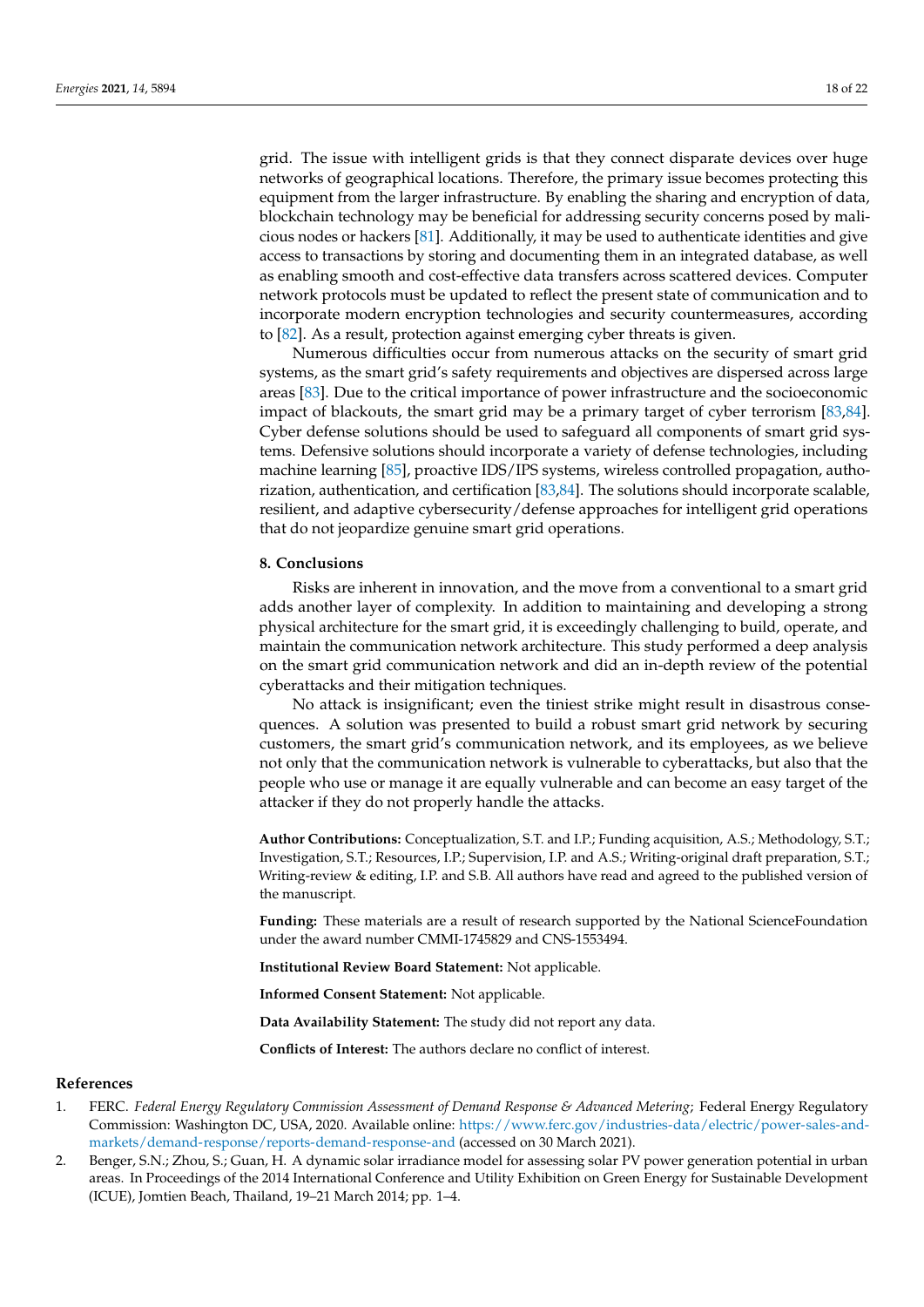- <span id="page-18-0"></span>3. Tufail, S.; Qadeer, M.A. Cloud Computing in Bioinformatics: Solution to Big Data Challenge. *Int. J. Comput. Sci. Eng.* **2017**, *5*, 232–236. [\[CrossRef\]](http://doi.org/10.26438/ijcse/v5i9.232236)
- <span id="page-18-1"></span>4. Parvez, I.; Ahmed, A.; Dharmasena, S.; Tufail, S.; Sundararajan, A. Latency Critical Data Processing in Cloud for Smart Grid Applications. In *Advances in Information and Communication*; Arai, K., Ed.; Springer International Publishing: Cham, Switzerland, 2021; pp. 663–676.
- <span id="page-18-2"></span>5. Dabrowski, A.; Ullrich, J.; Weippl, E.R. Grid Shock: Coordinated Load-Changing Attacks on Power Grids: The Non-Smart Power Grid is Vulnerable to Cyber Attacks as Well. In Proceedings of the 33rd Annual Computer Security Applications Conference, Orlando, FL, USA, 4–8 December 2017; Association for Computing Machinery: New York, NY, USA, 2017; pp. 303–314,
- <span id="page-18-3"></span>6. Soltan, S.; Mittal, P.; Poor, H.V. BlackIoT: IoT Botnet of High Wattage Devices Can Disrupt the Power Grid. In Proceedings of the 27th USENIX Security Symposium (USENIX Security 18), Baltimore, MD, USA, 15–17 August 2018; USENIX Association: Baltimore, MD, USA, 2018; pp. 15–32.
- <span id="page-18-4"></span>7. Yi, P.; Zhu, T.; Zhang, Q.; Wu, Y.; Li, J. A denial of service attack in advanced metering infrastructure network. In Proceedings of the 2014 IEEE International Conference on Communications (ICC), Sydney, NSW, Australia, 10–14 June 2014; pp. 1029–1034.
- <span id="page-18-5"></span>8. Bari, A.; Jiang, J.; Saad, W.; Arunita, J. Challenges in the Smart Grid Applications: An Overview. *Int. J. Distrib. Sens. Netw.* **2014**, *2014*, 1–11. [\[CrossRef\]](http://dx.doi.org/10.1155/2014/974682)
- 9. Ericsson, G.N. Cyber Security and Power System Communication—Essential Parts of a Smart Grid Infrastructure. *IEEE Trans. Power Deliv.* **2010**, *25*, 1501–1507. [\[CrossRef\]](http://dx.doi.org/10.1109/TPWRD.2010.2046654)
- 10. Knapp, E.D.; Samani, R. Chapter 4—Privacy Concerns with the Smart Grid. In *Applied Cyber Security and the Smart Grid*; Knapp, E.D., Samani, R., Eds.; Syngress: Boston, MA, USA, 2013; pp. 87–99.
- 11. McLaughlin, S.; Podkuiko, D.; McDaniel, P. Energy Theft in the Advanced Metering Infrastructure. In *Critical Information Infrastructures Security*; Rome, E., Bloomfield, R., Eds.; Springer: Berlin/Heidelberg, Germany, 2010; pp. 176–187.
- 12. Asghar, M.R.; Dan, G.; Miorandi, D.; Chlamtac, I. Smart Meter Data Privacy: A Survey. *IEEE Commun. Surv. Tutor.* **2017**, *19*, 2820–2835.
- <span id="page-18-6"></span>13. Cleveland, F.M. Cyber security issues for Advanced Metering Infrasttructure (AMI). In Proceedings of the 2008 IEEE Power and Energy Society General Meeting—Conversion and Delivery of Electrical Energy in the 21st Century, Pittsburgh, PA, USA, 20–24 July 2008; pp. 1–5.
- <span id="page-18-7"></span>14. Gauci, A.; Michelin, S.; Salles, M. Addressing the challenge of cyber security maintenance through patch management. *CIRED-Open Access Proc. J.* **2017**, *2017*, 2599–2601. [\[CrossRef\]](http://dx.doi.org/10.1049/oap-cired.2017.0252)
- <span id="page-18-8"></span>15. Kumar, R.R.; Alok, K. Adoption of electric vehicle: A literature review and prospects for sustainability. *J. Clean. Prod.* **2020**, *253*, 119911. [\[CrossRef\]](http://dx.doi.org/10.1016/j.jclepro.2019.119911)
- <span id="page-18-9"></span>16. Acharya, S.; Dvorkin, Y.; Pandžić, H.; Karri, R. Cybersecurity of Smart Electric Vehicle Charging: A Power Grid Perspective. *IEEE Access* **2020**, *8*, 214434–214453. [\[CrossRef\]](http://dx.doi.org/10.1109/ACCESS.2020.3041074)
- <span id="page-18-10"></span>17. Chandwani, A.; Dey, S.; Mallik, A. Cybersecurity of Onboard Charging Systems for Electric Vehicles—Review, Challenges and Countermeasures. *IEEE Access* **2020**, *8*, 226982–226998. [\[CrossRef\]](http://dx.doi.org/10.1109/ACCESS.2020.3045367)
- <span id="page-18-11"></span>18. Bayram, I.S.; Papapanagiotou, I. A survey on communication technologies and requirements for internet of electric vehicles. *EURASIP J. Wirel. Commun. Netw.* **2014**, *2014*, 223. [\[CrossRef\]](http://dx.doi.org/10.1186/1687-1499-2014-223)
- <span id="page-18-12"></span>19. Khalid, A.; Sundararajan, A.; Hernandez, A.; Sarwat, A. FACTS Approach to Address Cybersecurity Issues in Electric Vehicle Battery Systems. In Proceedings of the 2019 IEEE Technology & Engineering Management Conference (TEMSCON), Atlanta, GA, USA, 12–14 June 2019.
- <span id="page-18-13"></span>20. Pillitteri, V.; Brewer, T. *Guidelines for Smart Grid Cybersecurity, 2014-09-25*; NIST Interagency/Internal Report (NISTIR); National Institute of Standards and Technology: Gaithersburg, MD, USA, 2014. [\[CrossRef\]](http://dx.doi.org/10.6028/NIST.IR.7628r1)
- <span id="page-18-14"></span>21. Agarkar, A.; Agrawal, H. A review and vision on authentication and privacy preservation schemes in smart grid network. *Secur. Priv.* **2019**, *2*, e62, [\[CrossRef\]](http://dx.doi.org/10.1002/spy2.62)
- <span id="page-18-15"></span>22. Shuaib, K.; Trabelsi, Z.; Abed-Hafez, M.; Gaouda, A.; Alahmad, M. Resiliency of Smart Power Meters to Common Security Attacks. *Procedia Comput. Sci.* **2015**, *52*, 145–152. [\[CrossRef\]](http://dx.doi.org/10.1016/j.procs.2015.05.049)
- <span id="page-18-16"></span>23. Zhang, F.; Mahler, M.; Li, Q. Flooding attacks against secure time-critical communications in the power grid. In Proceedings of the 2017 IEEE International Conference on Smart Grid Communications (SmartGridComm), Dresden, Germany, 23–27 October 2017; pp. 449–454. [\[CrossRef\]](http://dx.doi.org/10.1109/SmartGridComm.2017.8340726)
- <span id="page-18-17"></span>24. Lu, Z.; Lu, X.; Wang, W.; Wang, C. Review and evaluation of security threats on the communication networks in the smart grid. In Proceedings of the 2010—MILCOM 2010 MILITARY COMMUNICATIONS CONFERENCE, San Jose, CA, USA, 31 October–3 November 2010; pp. 1830–1835.
- <span id="page-18-18"></span>25. Huseinovic, A.; Mrdovic, S.; Bicakci, K.; Uludag, S. A Taxonomy of the Emerging Denial-of-Service Attacks in the Smart Grid and Countermeasures. In Proceedings of the 2018 26th Telecommunications Forum (TELFOR), Belgrade, Serbia, 20–21 November 2018; pp. 1–4.
- <span id="page-18-19"></span>26. Liu, S.; Liu, X.P.; El Saddik, A. Denial-of-Service (dos) attacks on load frequency control in smart grids. In Proceedings of the 2013 IEEE PES Innovative Smart Grid Technologies Conference (ISGT), Washington, DC, USA, 24–27 February 2013; pp. 1–6.
- 27. Huseinović, A.; Mrdović, S.; Bicakci, K.; Uludag, S. A Survey of Denial-of-Service Attacks and Solutions in the Smart Grid. *IEEE Access* **2020**, *8*, 177447–177470. [\[CrossRef\]](http://dx.doi.org/10.1109/ACCESS.2020.3026923)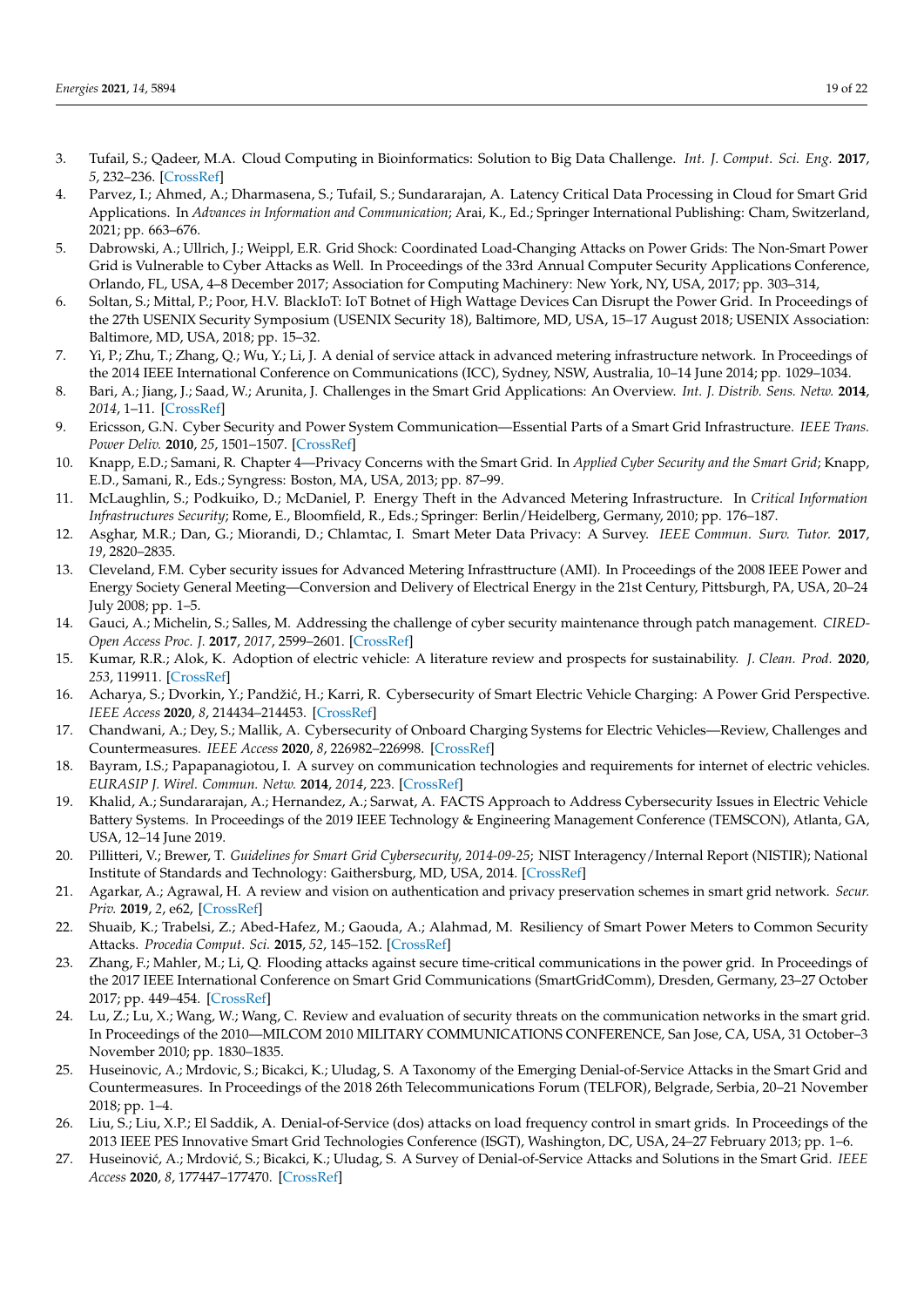- <span id="page-19-0"></span>28. Cameron, C.; Patsios, C.; Taylor, P.C.; Pourmirza, Z. Using Self-Organizing Architectures to Mitigate the Impacts of Denial-of-Service Attacks on Voltage Control Schemes. *IEEE Trans. Smart Grid* **2019**, *10*, 3010–3019. [\[CrossRef\]](http://dx.doi.org/10.1109/TSG.2018.2817046)
- <span id="page-19-1"></span>29. Kurt, M.N.; Yilmaz, Y.; Wang, X. Real-Time Detection of Hybrid and Stealthy Cyber-Attacks in Smart Grid. *IEEE Trans. Inf. Forensics Secur.* **2019**, *14*, 498–513. [\[CrossRef\]](http://dx.doi.org/10.1109/TIFS.2018.2854745)
- 30. Chatfield, B.; Haddad, R.J.; Chen, L. Low-Computational Complexity Intrusion Detection System for Jamming Attacks in Smart Grids. In Proceedings of the 2018 International Conference on Computing, Networking and Communications (ICNC), Maui, HI, USA, 5–8 March 2018; pp. 367–371.
- <span id="page-19-2"></span>31. Gai, K.; Qiu, M.; Ming, Z.; Zhao, H.; Qiu, L. Spoofing-Jamming Attack Strategy Using Optimal Power Distributions in Wireless Smart Grid Networks. *IEEE Trans. Smart Grid* **2017**, *8*, 2431–2439. [\[CrossRef\]](http://dx.doi.org/10.1109/TSG.2017.2664043)
- <span id="page-19-3"></span>32. Ying, H.; Zhang, Y.; Han, L.; Cheng, Y.; Li, J.; Ji, X.; Xu, W. Detecting Buffer-Overflow Vulnerabilities in Smart Grid Devices via Automatic Static Analysis. In Proceedings of the 2019 IEEE 3rd Information Technology, Networking, Electronic and Automation Control Conference (ITNEC), Chengdu, China, 15–17 March 2019; pp. 813–817. [\[CrossRef\]](http://dx.doi.org/10.1109/ITNEC.2019.8729362)
- <span id="page-19-4"></span>33. He, Y.; Mendis, G.J.; Wei, J. Real-Time Detection of False Data Injection Attacks in Smart Grid: A Deep Learning-Based Intelligent Mechanism. *IEEE Trans. Smart Grid* **2017**, *8*, 2505–2516. [\[CrossRef\]](http://dx.doi.org/10.1109/TSG.2017.2703842)
- 34. Cui, L.; Qu, Y.; Gao, L.; Xie, G.; Yu, S. Detecting false data attacks using machine learning techniques in smart grid: A survey. *J. Netw. Comput. Appl.* **2020**, *170*, 102808. [\[CrossRef\]](http://dx.doi.org/10.1016/j.jnca.2020.102808)
- 35. Deng, R.; Liang, H. False Data Injection Attacks With Limited Susceptance Information and New Countermeasures in Smart Grid. *IEEE Trans. Ind. Inform.* **2019**, *15*, 1619–1628. [\[CrossRef\]](http://dx.doi.org/10.1109/TII.2018.2863256)
- <span id="page-19-5"></span>36. Riggs, H.; Tufail, S.; Khan, M.; Parvez, I.; Sarwat, A.I. Detection of False Data Injection of PV Production. In Proceedings of the 2021 IEEE Green Technologies Conference (GreenTech), Denver, CO, USA, 7–9 April 2021; pp. 7–12,
- <span id="page-19-6"></span>37. Singh, V.K.; Ebrahem, H.; Govindarasu, M. Security Evaluation of Two Intrusion Detection Systems in Smart Grid SCADA Environment. In Proceedings of the 2018 North American Power Symposium (NAPS), Fargo, ND, USA, 9–11 September 2018; pp. 1–6,
- <span id="page-19-18"></span>38. Green, B.; Prince, D.; Busby, J.; Hutchison, D. The Impact of Social Engineering on Industrial Control System Security. In Proceedings of the First ACM Workshop on Cyber-Physical Systems-Security and/or PrivaCy, CPS-SPC '15, Denver, CO, USA, 16 October 2015; Association for Computing Machinery: New York, NY, USA, 2015; pp. 23–29.
- <span id="page-19-7"></span>39. Mrabet, Z.E.; Kaabouch, N.; Ghazi, H.E.; Ghazi, H.E. Cyber-security in smart grid: Survey and challenges. *Comput. Electr. Eng.* **2018**, *67*, 469–482. [\[CrossRef\]](http://dx.doi.org/10.1016/j.compeleceng.2018.01.015)
- 40. Pour, M.M.; Anzalchi, A.; Sarwat, A. A review on cyber security issues and mitigation methods in smart grid systems. In Proceedings of the SoutheastCon 2017, Concord, NC, USA, 30 March–2 April 2017; pp. 1–4.
- <span id="page-19-8"></span>41. Rajendran, G.; Sathyabalu, H.V.; Sachi, M.; Devarajan, V. Cyber Security in Smart Grid: Challenges and Solutions. In Proceedings of the 2019 2nd International Conference on Power and Embedded Drive Control (ICPEDC), Chennai, India, 21–23 August 2019; pp. 546–551.
- <span id="page-19-9"></span>42. Shitharth, S.; Winston, D.P. A novel IDS technique to detect DDoS and sniffers in smart grid. In Proceedings of the 2016 World Conference on Futuristic Trends in Research and Innovation for Social Welfare (Startup Conclave), Coimbatore, India, 29 February–1 March 2016; pp. 1–6.
- <span id="page-19-10"></span>43. Pandey, R.K.; Misra, M. Cyber security threats—Smart grid infrastructure. In Proceedings of the 2016 National Power Systems Conference (NPSC), Bhubaneswar, India, 19–21 December 2016; pp. 1–6.
- <span id="page-19-11"></span>44. Wang, X.; Shi, D.; Wang, J.; Yu, Z.; Wang, Z. Online Identification and Data Recovery for PMU Data Manipulation Attack. *IEEE Trans. Smart Grid* **2019**, *10*, 5889–5898. [\[CrossRef\]](http://dx.doi.org/10.1109/TSG.2019.2892423)
- <span id="page-19-12"></span>45. Wang, J.; Shi, D.; Li, Y.; Chen, J.; Ding, H.; Duan, X. Distributed Framework for Detecting PMU Data Manipulation Attacks With Deep Autoencoders. *IEEE Trans. Smart Grid* **2019**, *10*, 4401–4410. [\[CrossRef\]](http://dx.doi.org/10.1109/TSG.2018.2859339)
- <span id="page-19-13"></span>46. Irita, T.; Namerikawa, T. Detection of replay attack on smart grid with code signal and bargaining game. In Proceedings of the 2017 American Control Conference (ACC), Seattle, WA, USA, 24–26 May 2017; pp. 2112–2117.
- 47. Zhao, J.; Wang, J.; Yin, L. Detection and Control against Replay Attacks in Smart Grid. In Proceedings of the 2016 12th International Conference on Computational Intelligence and Security (CIS), Wuxi, China, 16–19 December 2016; pp. 624–627.
- 48. Cebe, M.; Akkaya, K. A Replay Attack-Resistant 0-RTT Key Management Scheme for Low-Bandwidth Smart Grid Communications. In Proceedings of the 2019 IEEE Global Communications Conference (GLOBECOM), Waikoloa, HI, USA, 9–13 December 2019; pp. 1–6.
- <span id="page-19-14"></span>49. Alohali, B.; Kifayat, K.; Shi, Q.; Hurst, W. Replay Attack Impact on Advanced Metering Infrastructure (AMI). In *Smart Grid Inspired Future Technologies*; Hu, J., Leung, V.C.M., Yang, K., Zhang, Y., Gao, J., Yang, S., Eds.; Springer International Publishing: Cham, Switzerland, 2017; pp. 52–59.
- <span id="page-19-15"></span>50. Kenney, M. Cyber-Terrorism in a Post-Stuxnet World. *Orbis* **2015**, *59*, 111–128. [\[CrossRef\]](http://dx.doi.org/10.1016/j.orbis.2014.11.009)
- <span id="page-19-16"></span>51. *Blackout 2003: Final Report on the August 14, 2003 Blackout in the United States and Canada: Causes and Recommendations*; Technical Report; Department Of Energy: Washington, DC, USA, 2004. Available online: [https://www.energy.gov/sites/default/files/](https://www.energy.gov/sites/default/files/oeprod/DocumentsandMedia/BlackoutFinal-Web.pdf) [oeprod/DocumentsandMedia/BlackoutFinal-Web.pdf](https://www.energy.gov/sites/default/files/oeprod/DocumentsandMedia/BlackoutFinal-Web.pdf) (accessed on 27 August 2021).
- <span id="page-19-17"></span>52. Kalogridis, G.; Sooriyabandara, M.; Fan, Z.; Mustafa, M.A. Toward Unified Security and Privacy Protection for Smart Meter Networks. *IEEE Syst. J.* **2014**, *8*, 641–654. [\[CrossRef\]](http://dx.doi.org/10.1109/JSYST.2013.2260940)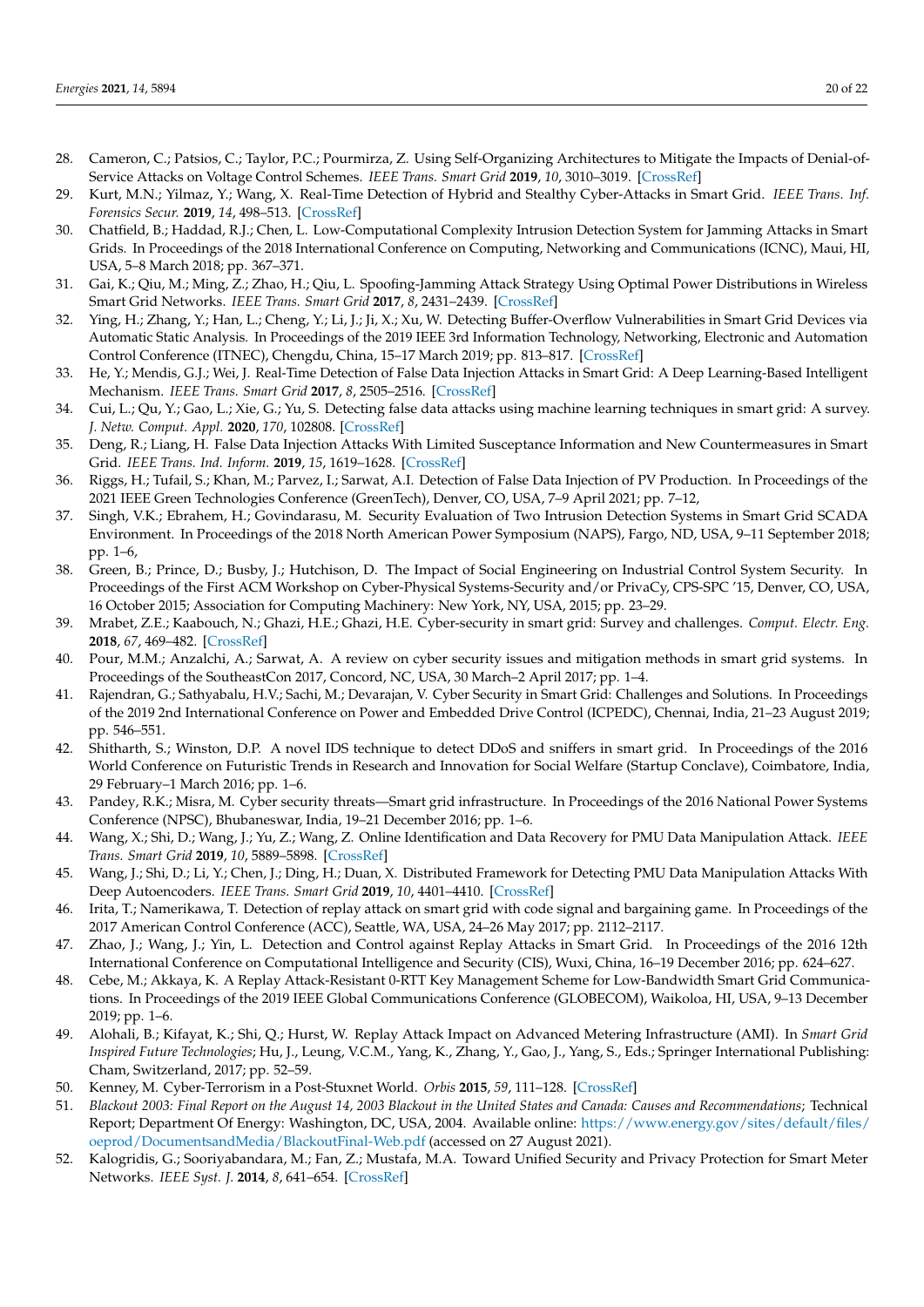- <span id="page-20-6"></span><span id="page-20-5"></span><span id="page-20-0"></span>53. Mühlberg, J.T.; Cleemput, S.; Mustafa, M.A.; Van Bulck, J.; Preneel, B.; Piessens, F. An Implementation of a High Assurance Smart Meter Using Protected Module Architectures. In *Information Security Theory and Practice*; Foresti, S., Lopez, J., Eds.; Springer International Publishing: Cham, Switzerland, 2016; pp. 53–69.
- <span id="page-20-1"></span>54. Borges Hink, R.C.; Beaver, J.M.; Buckner, M.A.; Morris, T.; Adhikari, U.; Pan, S. Machine learning for power system disturbance and cyber-attack discrimination. In Proceedings of the 2014 7th International Symposium on Resilient Control Systems (ISRCS), Denver, CO, USA, 19–21 August 2014; pp. 1–8.
- <span id="page-20-2"></span>55. Ashrafuzzaman, M.; Das, S.; Chakhchoukh, Y.; Shiva, S.; Sheldon, F.T. Detecting stealthy false data injection attacks in the smart grid using ensemble-based machine learning. *Comput. Secur.* **2020**, *97*, 101994. [\[CrossRef\]](http://dx.doi.org/10.1016/j.cose.2020.101994)
- <span id="page-20-3"></span>56. Tufail, S.; Batool, S.; Sarwat, A.I. False Data Injection Impact Analysis In AI-Based Smart Grid. In Proceedings of the SoutheastCon 2021, Atlanta, GA, USA, 10–13 March 2021; pp. 1–7. [\[CrossRef\]](http://dx.doi.org/10.1109/SoutheastCon45413.2021.9401940)
- <span id="page-20-4"></span>57. Ali, S.; Li, Y. Learning Multilevel Auto-Encoders for DDoS Attack Detection in Smart Grid Network. *IEEE Access* **2019**, *7*, 108647–108659. [\[CrossRef\]](http://dx.doi.org/10.1109/ACCESS.2019.2933304)
- 58. Reeves, A.; Delfabbro, P.; Calic, D. Encouraging employee engagement with cybersecurity: How to tackle cyber fatigue. *SAGE Open* **2021**, *11*. [\[CrossRef\]](http://dx.doi.org/10.1177/21582440211000049)
- 59. Mugarza, I.; Flores, J.L.; Montero, J.L. Security issues and software updates management in the industrial internet of things (iiot) era. *Sensors* **2020**, *20*, 7160. [\[CrossRef\]](http://dx.doi.org/10.3390/s20247160)
- <span id="page-20-7"></span>60. Califano, A.; Dincelli, E.; Goel, S. Using features of cloud computing to defend smart grid against DDoS attacks. In Proceedings of the 10th Annual Symposium on Information Assurance (Asia 15), Albany, NY, USA, 2–3 June 2015; pp. 44–50.
- <span id="page-20-8"></span>61. Diovu, R.C.; Agee, J.T. A cloud-based openflow firewall for mitigation against DDoS attacks in smart grid AMI networks. In Proceedings of the 2017 IEEE PES PowerAfrica, Accra, Ghana, 27–30 June 2017; pp. 28–33. [\[CrossRef\]](http://dx.doi.org/10.1109/PowerAfrica.2017.7991195)
- <span id="page-20-9"></span>62. Eltayieb, N.; Elhabob, R.; Hassan, A.; Li, F. An efficient attribute-based online/offline searchable encryption and its application in cloud-based reliable smart grid. *J. Syst. Archit.* **2019**, *98*, 165–172. [\[CrossRef\]](http://dx.doi.org/10.1016/j.sysarc.2019.07.005)
- <span id="page-20-10"></span>63. Alohali, B.; Merabti, M.; Kifayat, K. A cloud of things (cot) based security for home area network (han) in the smart grid. In Proceedings of the 2014 IEEE Eighth International Conference on Next Generation Mobile Apps, Services and Technologies, Oxford, UK, 10–12 September 2014; pp. 326–330.
- <span id="page-20-11"></span>64. Chen, L.; Liu, J.; Ha, W. Cloud service security evaluation of smart grid using deep belief network. *Int. J. Sens. Netw.* **2020**, *33*, 109–121. [\[CrossRef\]](http://dx.doi.org/10.1504/IJSNET.2020.107875)
- <span id="page-20-12"></span>65. Dehghani, M.; Ghiasi, M.; Niknam, T.; Kavousi-Fard, A.; Shasadeghi, M.; Ghadimi, N.; Taghizadeh-Hesary, F. Blockchain-Based Securing of Data Exchange in a Power Transmission System Considering Congestion Management and Social Welfare. *Sustainability* **2021**, *13*, 90. [\[CrossRef\]](http://dx.doi.org/10.3390/su13010090)
- <span id="page-20-13"></span>66. Zhang, H.; Wang, J.; Ding, Y. Blockchain-based decentralized and secure keyless signature scheme for smart grid. *Energy* **2019**, *180*, 955–967. [\[CrossRef\]](http://dx.doi.org/10.1016/j.energy.2019.05.127)
- <span id="page-20-14"></span>67. Huang, X.; Xu, C.; Wang, P.; Liu, H. LNSC: A Security Model for Electric Vehicle and Charging Pile Management Based on Blockchain Ecosystem. *IEEE Access* **2018**, *6*, 13565–13574. [\[CrossRef\]](http://dx.doi.org/10.1109/ACCESS.2018.2812176)
- <span id="page-20-15"></span>68. Saha, S.S.; Gorog, C.; Moser, A.; Scaglione, A.; Johnson, N.G. Integrating Hardware Security into a Blockchain-Based Transactive Energy Platform. In Proceedings of the 2020 52nd North American Power Symposium (NAPS), Tempe , AZ, USA, 11–14 April 2021; pp. 1–6.
- <span id="page-20-16"></span>69. Ghasempour, A. Internet of Things in Smart Grid: Architecture, Applications, Services, Key Technologies, and Challenges. *Inventions* **2019**, *4*, 22. [\[CrossRef\]](http://dx.doi.org/10.3390/inventions4010022)
- <span id="page-20-17"></span>70. Qu, G. Hardware Security and Trust: A New Battlefield of Information. In Proceedings of the Decision and Game Theory for Security—11th International Conference, GameSec 2020, College Park, MD, USA, 28–30 October 2020; Zhu, Q., Baras, J.S., Poovendran, R., Chen, J., Eds.; Lecture Notes in Computer Science; Springer: Berlin/Heidelberg, Germany, 2020; Volume 12513, pp. 486–501. [\[CrossRef\]](http://dx.doi.org/10.1007/978-3-030-64793-3_27)
- <span id="page-20-18"></span>71. Jin, Y.; Makris, Y. Hardware Trojan detection using path delay fingerprint. In Proceedings of the 2008 IEEE International Workshop on Hardware-Oriented Security and Trust, Anaheim, CA, USA, 9 June 2008; pp. 51–57.
- <span id="page-20-19"></span>72. Babaei, A.; Schiele, G. Physical Unclonable Functions in the Internet of Things: State of the Art and Open Challenges. *Sensors* **2019**, *19*, 3208. [\[CrossRef\]](http://dx.doi.org/10.3390/s19143208)
- <span id="page-20-20"></span>73. Zhang, J.; Shen, C.; Guo, Z.; Wu, Q.; Chang, W. CT PUF: Configurable Tristate PUF against Machine Learning Attacks for IoT Security. *IEEE Internet Things J.* **2021**,
- <span id="page-20-21"></span>74. Zhang, J.; Shen, C.; Su, H.; Arafin, M.T.; Qu, G. Voltage Over-scaling-based Lightweight Authentication for IoT Security. *IEEE Trans. Comput.* **2021**,
- <span id="page-20-22"></span>75. Hock, D.; Kappes, M.; Ghita, B. Using multiple data sources to detect manipulated electricity meter by an entropy-inspired metric. *Sustain. Energy Grids Netw.* **2020**, *21*, 100290. [\[CrossRef\]](http://dx.doi.org/10.1016/j.segan.2019.100290)
- <span id="page-20-23"></span>76. Jang-Jaccard, J.; Nepal, S. A survey of emerging threats in cybersecurity. *J. Comput. Syst. Sci.* **2014**, *80*, 973–993. Special Issue on Dependable and Secure Computing. [\[CrossRef\]](http://dx.doi.org/10.1016/j.jcss.2014.02.005)
- <span id="page-20-24"></span>77. May, Z.E.; Kaffel Ben Ayed, H.; Machfar, D. State of the art on Privacy Risk Estimation Related to Android Applications. In Proceedings of the 2019 15th International Wireless Communications Mobile Computing Conference (IWCMC), Tangier, Morocco, 24–28 June 2019; pp. 889–894.